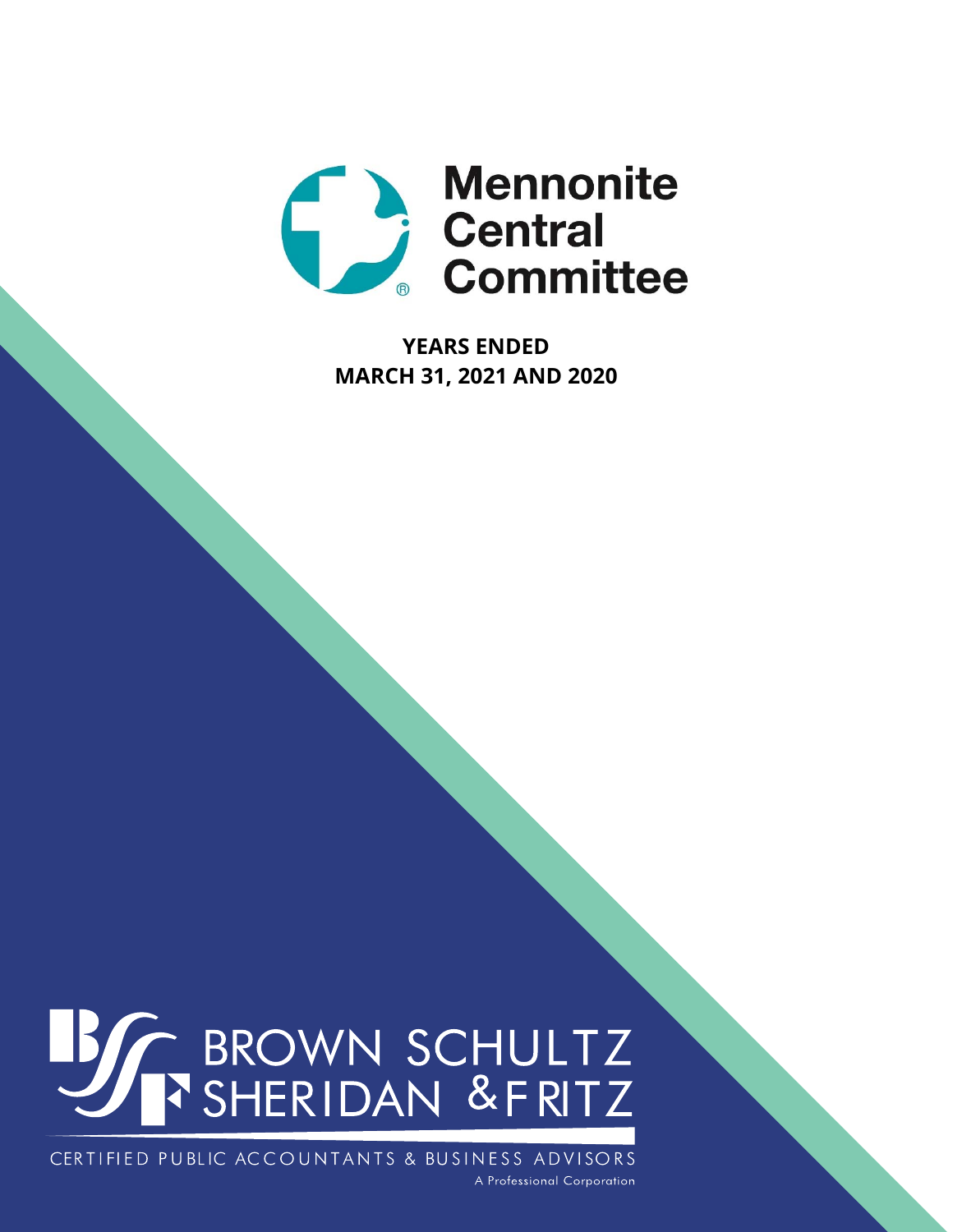# YEARS ENDED MARCH 31, 2021 AND 2020

## TABLE OF CONTENTS

|                                                           | Page      |
|-----------------------------------------------------------|-----------|
| Independent auditor's report                              | $1 - 2$   |
| Consolidated financial statements:                        |           |
| Statements of financial position                          | $3 - 4$   |
| Statements of activities                                  | 5         |
| Statements of functional expenses                         | $6 - 7$   |
| Statements of cash flows                                  | $8 - 9$   |
| Notes to consolidated financial statements                | $10 - 28$ |
| Independent auditor's report on consolidating information | 29        |
| Accompanying information to financial statements:         |           |
| Consolidating statements of financial position            | 30-33     |
| Consolidating statements of activities                    | 34-37     |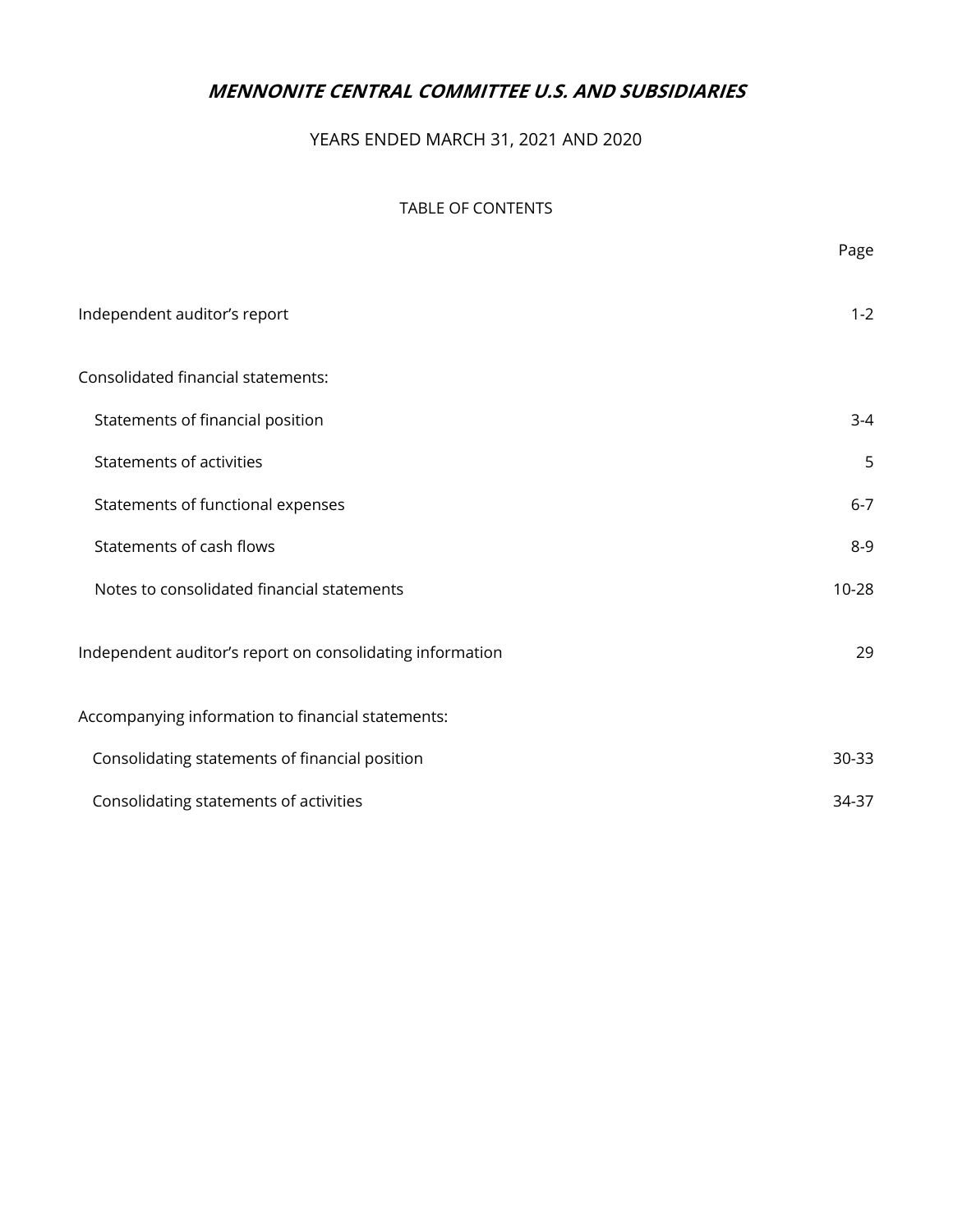

A Professional Corporation

Independent Auditor's Report

**Members** Mennonite Central Committee U.S. Akron, Pennsylvania

## **Report on the Financial Statements**

We have audited the accompanying consolidated financial statements of Mennonite Central Committee U.S. and subsidiaries (nonprofit organizations) (the Organization), which comprise the consolidated statements of financial position as of March 31, 2021 and 2020 and the related consolidated statements of activities, functional expenses and cash flows for the years then ended and the related notes to the consolidated financial statements.

## **Management's Responsibility for the Financial Statements**

Management is responsible for the preparation and fair presentation of these consolidated financial statements in accordance with accounting principles generally accepted in the Unites States of America; this includes the design, implementation and maintenance of internal control relevant to the preparation and fair presentation of consolidated financial statements that are free from material misstatement whether due to fraud or error.

## **Auditor's Responsibility**

Our responsibility is to express an opinion on these consolidated financial statements based on our audits. We conducted our audits in accordance with auditing standards generally accepted in the United States of America. Those standards require that we plan and perform the audits to obtain reasonable assurance about whether the financial statements are free from material misstatement.

An audit involves performing procedures to obtain audit evidence about the amounts and disclosures in the consolidated financial statements. The procedures selected depend on the auditor's judgment, including the assessment of the risks of material misstatement of the consolidated financial statements whether due to fraud or error. In making those risk assessments, the auditor considers internal control relevant to the Organization's preparation and fair presentation of the financial statements in order to design audit procedures that are appropriate in the circumstances, but not for the purpose of expressing an opinion on the effectiveness of the Organization's internal control. Accordingly, we express no such opinion. An audit also includes evaluating the appropriateness of accounting policies used and the reasonableness of significant accounting estimates made by management, as well as evaluating the overall presentation of the consolidated financial statements.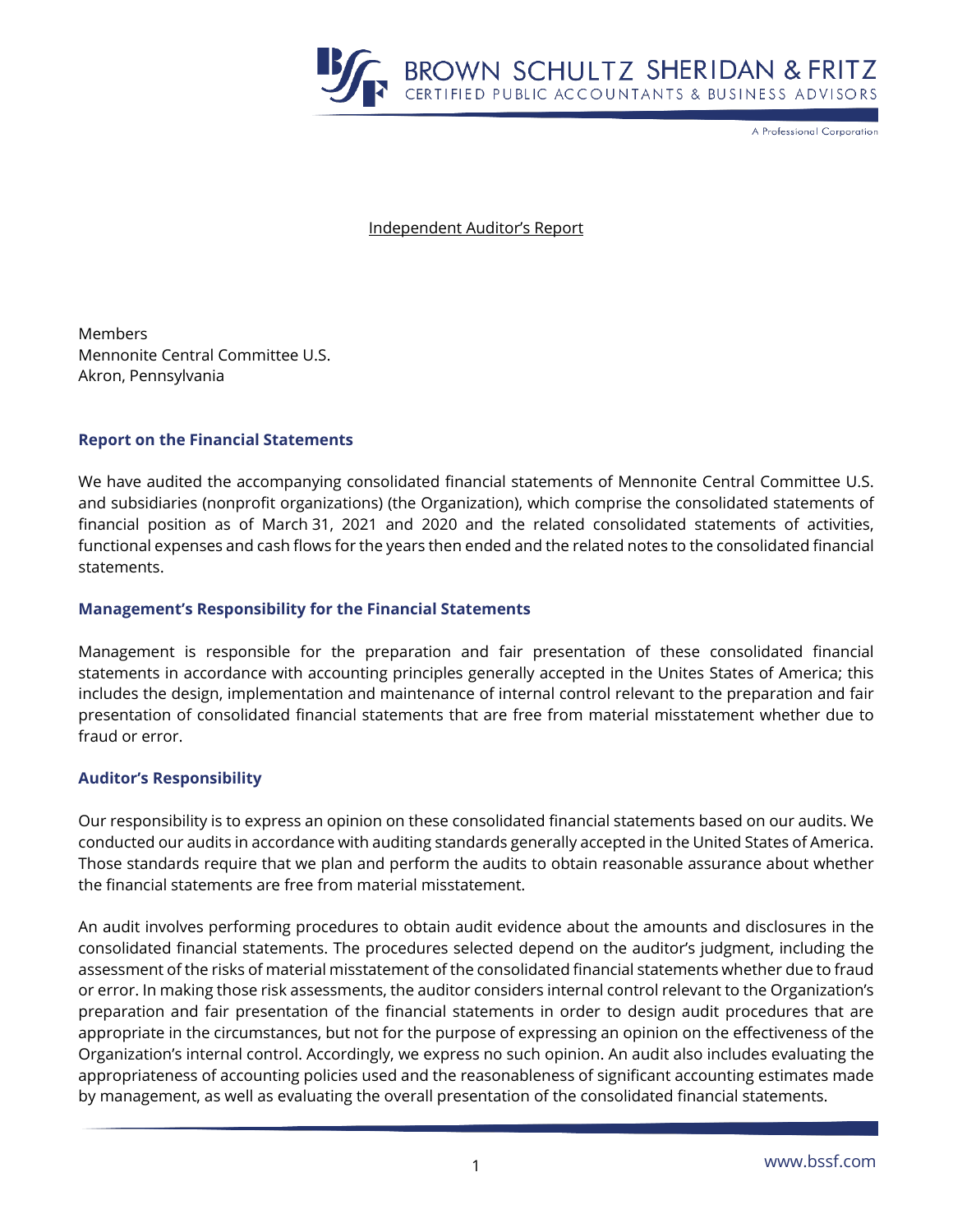We believe that the audit evidence we have obtained is sufficient and appropriate to provide a basis for our audit opinion.

## **Opinion**

In our opinion, the consolidated financial statements referred to above present fairly, in all material respects, the financial position of Mennonite Central Committee U.S. and subsidiaries as of March 31, 2021 and 2020 and the changes in their net assets and their cash flows for the years then ended in accordance with accounting principles generally accepted in the United States of America.

Brown Schultz Skidan's Fitz

Lancaster, Pennsylvania August 17, 2021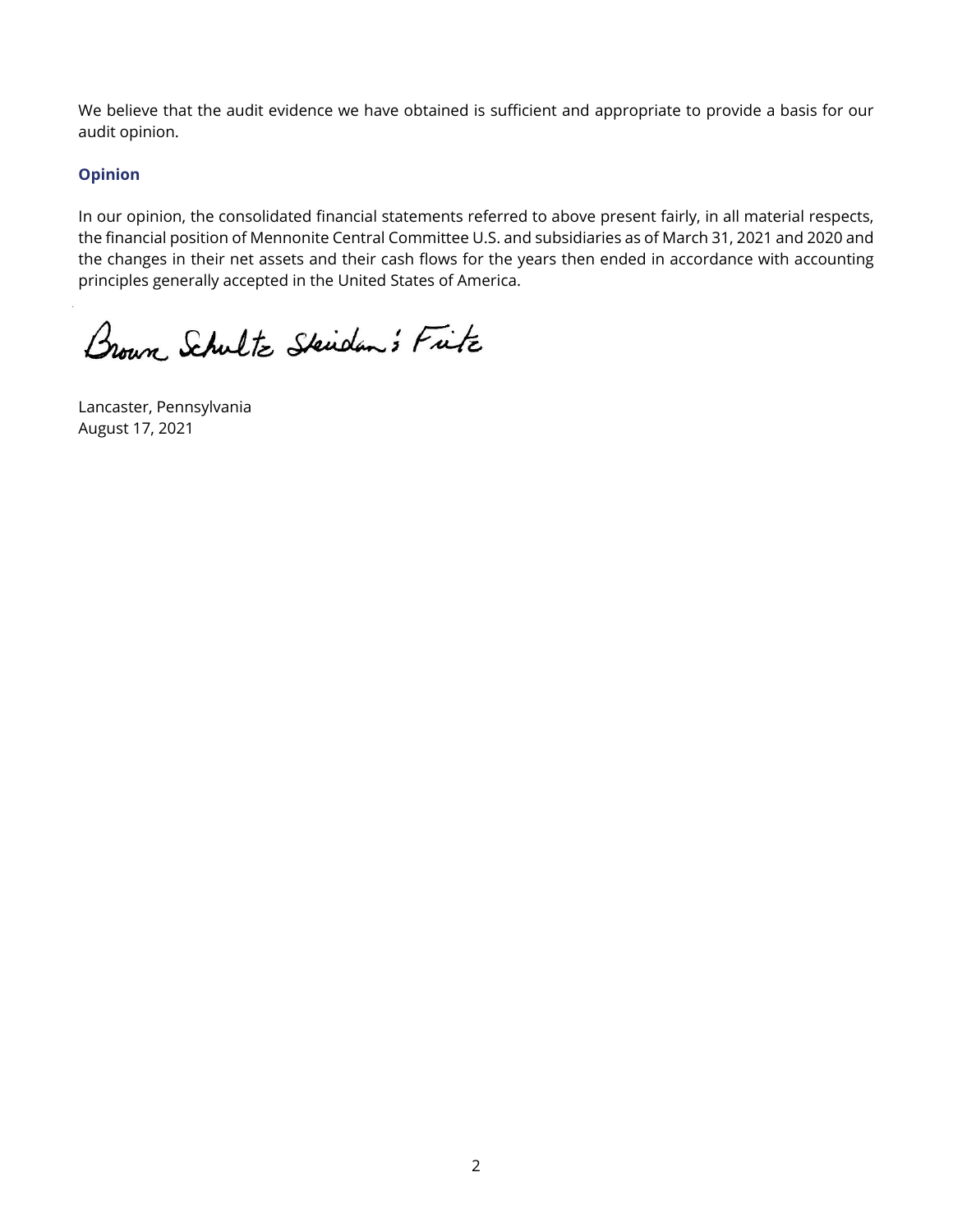# CONSOLIDATED STATEMENTS OF FINANCIAL POSITION MARCH 31, 2021 AND 2020

## ASSETS

|                                                         | 2021            | 2020            |
|---------------------------------------------------------|-----------------|-----------------|
| <b>Cash and cash equivalents:</b><br>Cash               | \$<br>5,198,994 | \$<br>7,576,595 |
| Cash equivalents in investment accounts                 | 1,270,115       | 450,540         |
| Cash in overseas accounts or held by agents             | 788,512         | 998,901         |
| <b>Total cash and cash equivalents</b>                  | 7,257,621       | 9,026,036       |
| Accounts receivable, trade and others, net              | 215,781         | 549,399         |
| Grants receivable                                       | 1,544,115       | 835,227         |
| Inventory                                               | 2,842,842       | 3,000,322       |
| Prepaid expenses                                        | 358,165         | 462,468         |
| Investments                                             | 47,474,985      | 26,307,070      |
| Loan receivable                                         | 2,846,364       | 2,952,805       |
| Interest in MASP reserve                                | 928,868         | 856,341         |
| Beneficial interest in perpetual trusts                 | 393,548         | 341,990         |
| Property and equipment, net of accumulated depreciation | 5,317,260       | 5,944,667       |
| <b>Total assets</b>                                     | \$69,179,549    | 50,276,325<br>S |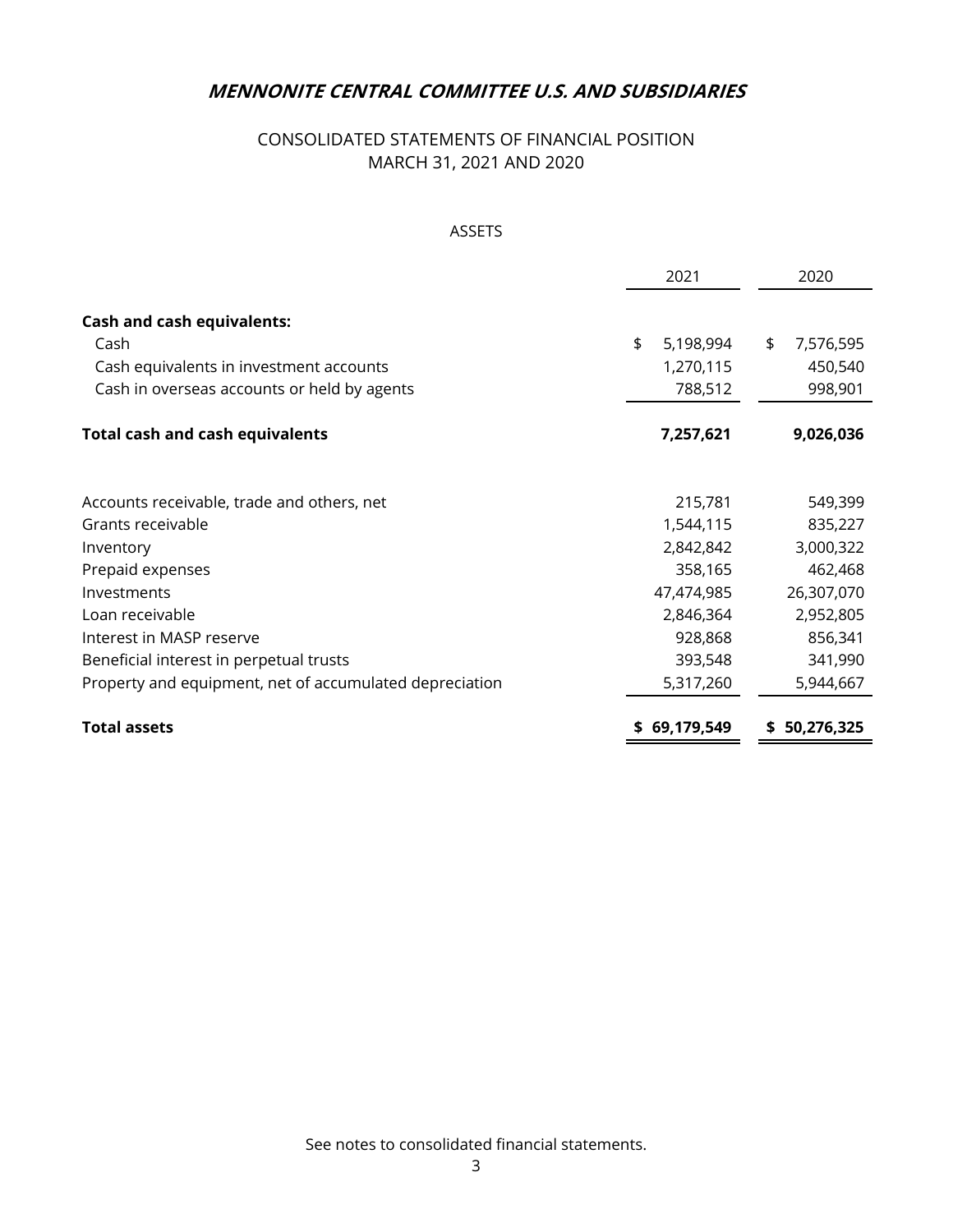# CONSOLIDATED STATEMENTS OF FINANCIAL POSITION MARCH 31, 2021 AND 2020

## LIABILITIES AND NET ASSETS

|                                         | 2021 |              |     | 2020       |
|-----------------------------------------|------|--------------|-----|------------|
| <b>Liabilities:</b>                     |      |              |     |            |
| Payables:                               |      |              |     |            |
| Trade and others                        | \$   | 1,214,998    | \$  | 1,194,970  |
| Service workers                         |      | 485,452      |     | 617,804    |
| Accrued salaries and benefits           |      | 1,006,432    |     | 937,088    |
| Deferred income                         |      | 325          |     | 1,500      |
| Capital lease liability                 |      | 33,628       |     | 78,896     |
| Payroll Protection Program loan         |      | 1,480,018    |     |            |
| <b>Total liabilities</b>                |      | 4,220,853    |     | 2,830,258  |
| <b>Net assets:</b>                      |      |              |     |            |
| Without donor restrictions              |      | 58,341,604   |     | 43,531,845 |
| With donor restrictions                 |      | 6,617,092    |     | 3,914,222  |
| <b>Total net assets</b>                 |      | 64,958,696   |     | 47,446,067 |
| <b>Total liabilities and net assets</b> |      | \$69,179,549 | \$. | 50,276,325 |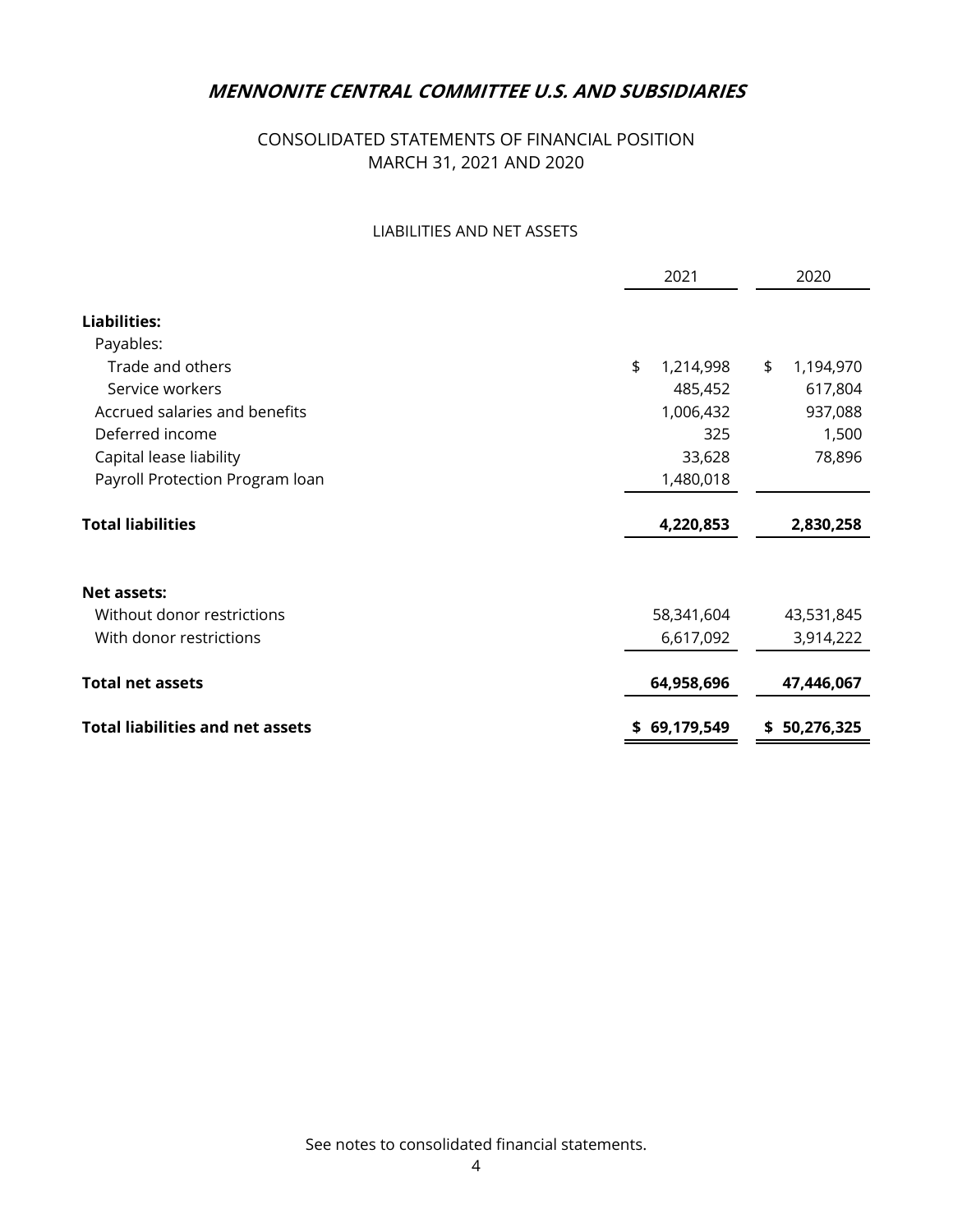## CONSOLIDATED STATEMENTS OF ACTIVITIES YEARS ENDED MARCH 31, 2021 AND 2020

|                                       |                  | 2021         |                  |                  | 2020         |               |
|---------------------------------------|------------------|--------------|------------------|------------------|--------------|---------------|
|                                       | Without donor    | With donor   |                  | Without donor    | With donor   |               |
|                                       | restrictions     | restrictions | Total            | restrictions     | restrictions | Total         |
| <b>Revenue:</b>                       |                  |              |                  |                  |              |               |
| Contributions                         | 25,147,789<br>\$ | \$8,350,233  | 33,498,022<br>\$ | 24,663,885<br>\$ | \$7,259,500  | \$ 31,923,385 |
| Grants                                | 1,613,922        |              | 1,613,922        | 547,822          |              | 547,822       |
| Investment earnings                   | 7,710,545        | 310,373      | 8,020,918        | (986, 187)       | (63, 216)    | (1,049,403)   |
| Other program and miscellaneous       | 1,257,786        |              | 1,257,786        | 1,865,392        |              | 1,865,392     |
| Material resources donated in-kind    | 2,954,689        |              | 2,954,689        | 3,662,600        |              | 3,662,600     |
| Net assets released from restrictions | 5,957,736        | (5,957,736)  |                  | 8,556,638        | (8,556,638)  |               |
| <b>Total revenue</b>                  | 44,642,467       | 2,702,870    | 47,345,337       | 38,310,150       | (1,360,354)  | 36,949,796    |
| <b>Expenses:</b>                      |                  |              |                  |                  |              |               |
| Programs:                             |                  |              |                  |                  |              |               |
| Disaster relief                       | 5,635,597        |              | 5,635,597        | 5,960,297        |              | 5,960,297     |
| Justice and peacebuilding             | 4,761,341        |              | 4,761,341        | 6,451,910        |              | 6,451,910     |
| Sustainable community development     | 13,138,060       |              | 13,138,060       | 16,028,740       |              | 16,028,740    |
| Total program expenses                | 23,534,998       |              | 23,534,998       | 28,440,947       |              | 28,440,947    |
| General administration                | 3,922,466        |              | 3,922,466        | 4,359,988        |              | 4,359,988     |
| Fundraising                           | 2,375,244        |              | 2,375,244        | 2,665,624        |              | 2,665,624     |
| <b>Total expenses</b>                 | 29,832,708       |              | 29,832,708       | 35,466,559       |              | 35,466,559    |
| Change in net assets                  | 14,809,759       | 2,702,870    | 17,512,629       | 2,843,591        | (1,360,354)  | 1,483,237     |
| <b>Net assets:</b>                    |                  |              |                  |                  |              |               |
| Beginning of year                     | 43,531,845       | 3,914,222    | 47,446,067       | 40,688,254       | 5,274,576    | 45,962,830    |
| <b>End of year</b>                    | 58,341,604       | \$6,617,092  | \$64,958,696     | \$43,531,845     | \$3,914,222  | \$47,446,067  |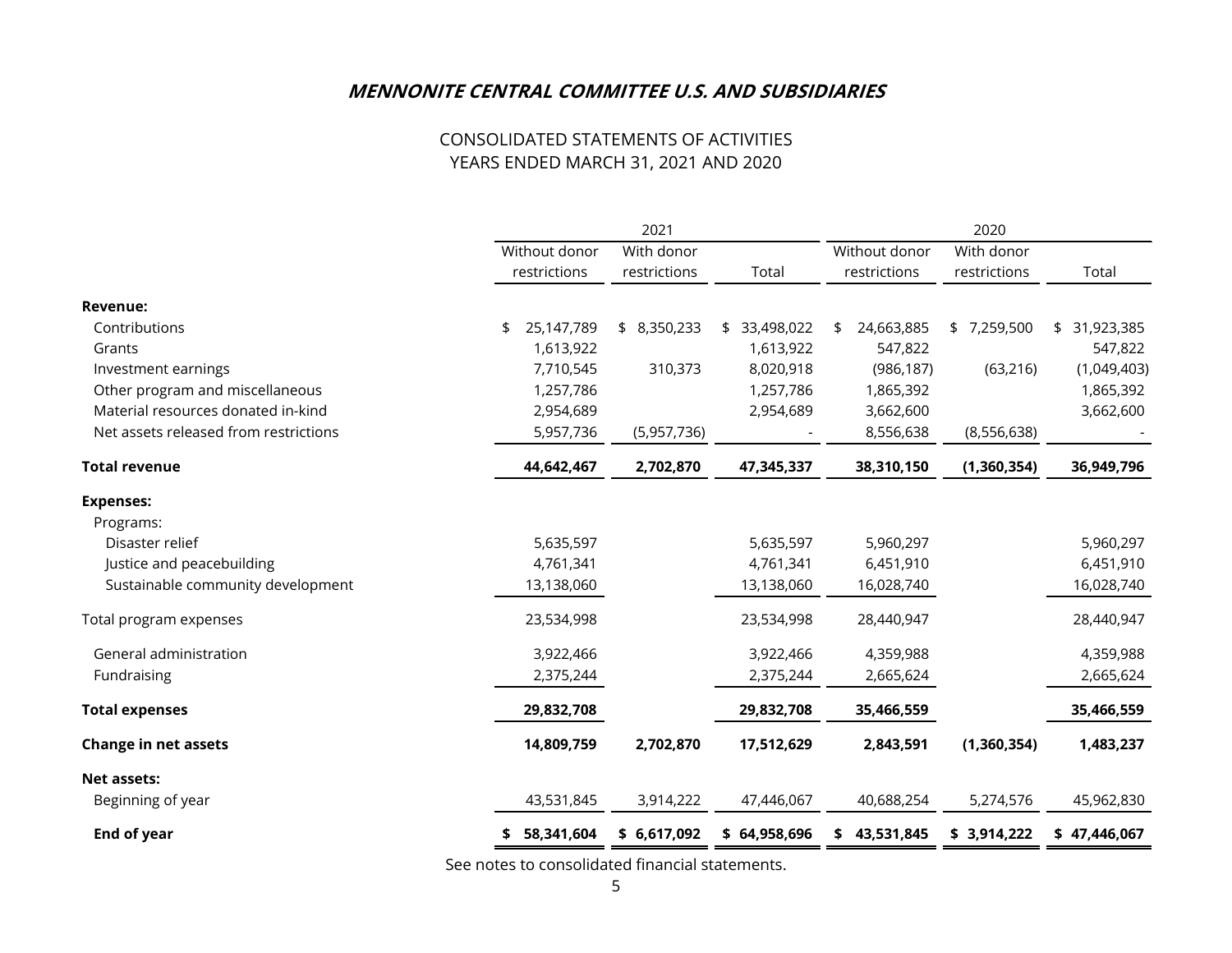## CONSOLIDATED STATEMENT OF FUNCTIONAL EXPENSES YEAR ENDED MARCH 31, 2021

| 2021                               | Disaster<br>relief | Justice<br>and<br>peacebuilding | Sustainable<br>community<br>development | General<br>administration | Fundraising     | Total<br>expenses |
|------------------------------------|--------------------|---------------------------------|-----------------------------------------|---------------------------|-----------------|-------------------|
| Salaries and benefits              | \$ 2,071,894       | \$<br>3,081,718                 | \$<br>5,477,873                         | \$<br>2,651,979           | 1,691,035<br>\$ | 14,974,499<br>\$  |
| Travel                             | 73,167             | 115,069                         | 288,006                                 | 38,667                    | 2,776           | 517,685           |
| Grants                             | 1,006,690          | 952,939                         | 3,897,370                               |                           |                 | 5,856,999         |
| Freight                            | 185,854            |                                 | 147,690                                 |                           |                 | 333,544           |
| Occupancy                          | 218,343            | 155,860                         | 278,159                                 | 155,615                   | 138,929         | 946,906           |
| Supplies                           | 315,368            | 19,770                          | 309,741                                 | 129,447                   | 4,891           | 779,217           |
| Communications                     | 43,501             | 56,752                          | 149,641                                 | 62,673                    | 72,418          | 384,985           |
| Meetings and seminars              | 10,005             | 178,057                         | 69,801                                  | 26,157                    | 6,008           | 290,028           |
| Professional fees                  | 67,163             | 48,517                          | 146,257                                 | 127,913                   | 104,037         | 493,887           |
| Other                              | 427,452            | 152,659                         | 470,952                                 | 730,015                   | 355,150         | 2,136,228         |
| Material resources donated in-kind | 1,216,160          |                                 | 1,902,570                               |                           |                 | 3,118,730         |
| <b>Total</b>                       | 5,635,597          | 4,761,341                       | \$13,138,060                            | 3,922,466                 | \$2,375,244     | \$29,832,708      |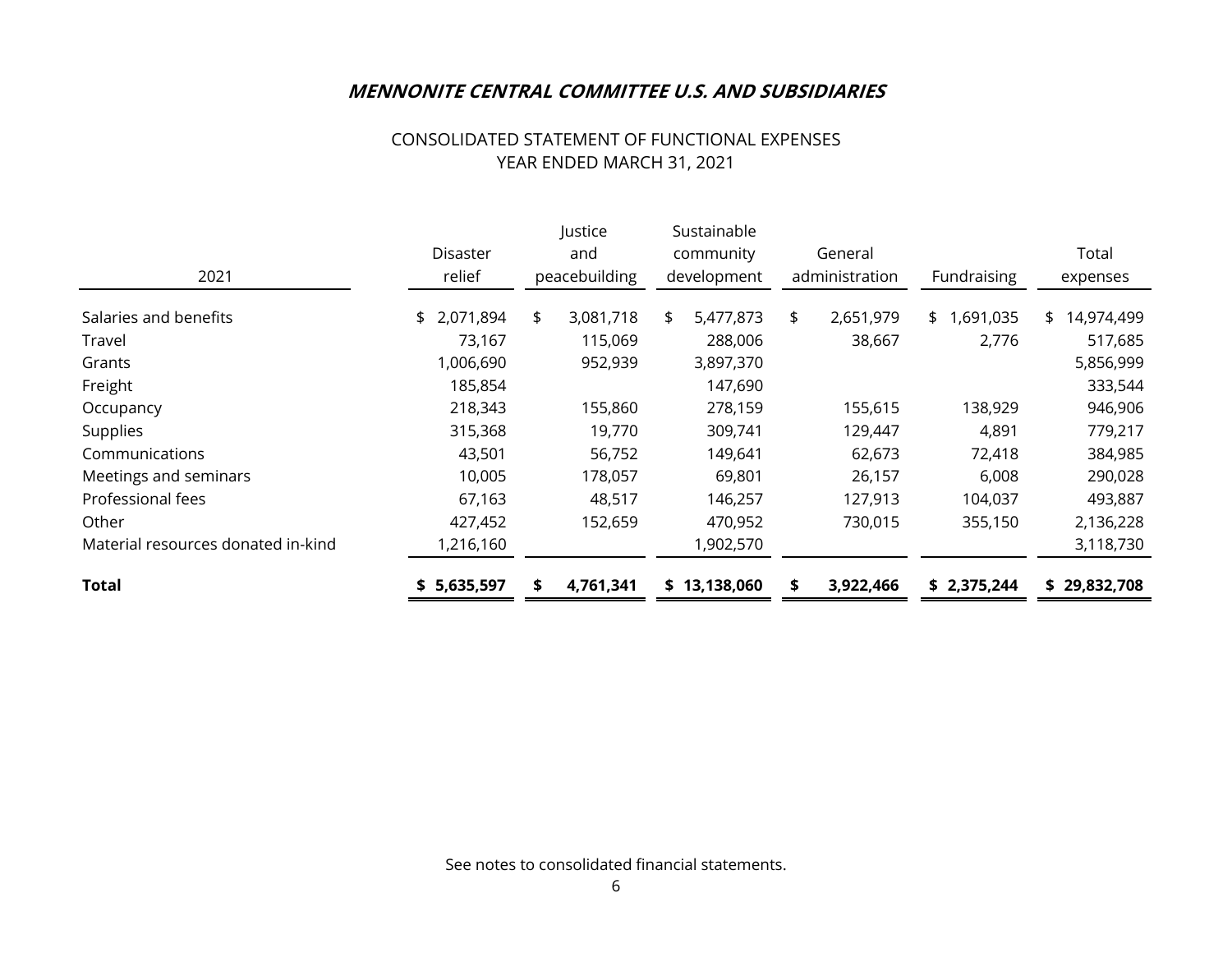## CONSOLIDATED STATEMENT OF FUNCTIONAL EXPENSES YEAR ENDED MARCH 31, 2020

|                                    |                 | Justice         | Sustainable     |                 |                |                  |
|------------------------------------|-----------------|-----------------|-----------------|-----------------|----------------|------------------|
|                                    | <b>Disaster</b> | and             | community       | General         |                | Total            |
| 2020                               | relief          | peacebuilding   | development     | administration  | Fundraising    | expenses         |
| Salaries and benefits              | ,877,952<br>\$. | 3,412,970<br>\$ | 5,664,553<br>\$ | 2,906,888<br>\$ | ,823,116<br>\$ | 15,685,479<br>\$ |
| Travel                             | 196,321         | 596,673         | 871,826         | 298,601         | 47,399         | 2,010,820        |
| Grants                             | 1,400,227       | 1,381,219       | 4,976,343       |                 | 8,000          | 7,765,789        |
| Freight                            | 237,684         | 14              | 169,230         |                 |                | 406,928          |
| Occupancy                          | 217,400         | 191,106         | 263,108         | 67,524          | 150,350        | 889,488          |
| Supplies                           | 371,860         | 51,032          | 423,086         | 209,230         | 9,269          | 1,064,477        |
| Communications                     | 47,700          | 71,648          | 167,982         | 79,225          | 73,615         | 440,170          |
| Meetings and seminars              | 49,770          | 420,670         | 284,391         | 61,815          | 23,928         | 840,574          |
| Professional fees                  | 79,190          | 87,960          | 204,911         | 148,863         | 120,398        | 641,322          |
| Other                              | 444,661         | 238,618         | 559,126         | 587,842         | 409,549        | 2,239,796        |
| Material resources donated in-kind | 1,037,532       |                 | 2,444,184       |                 |                | 3,481,716        |
| <b>Total</b>                       | \$5,960,297     | 6,451,910<br>S. | \$16,028,740    | 4,359,988<br>\$ | \$2,665,624    | \$35,466,559     |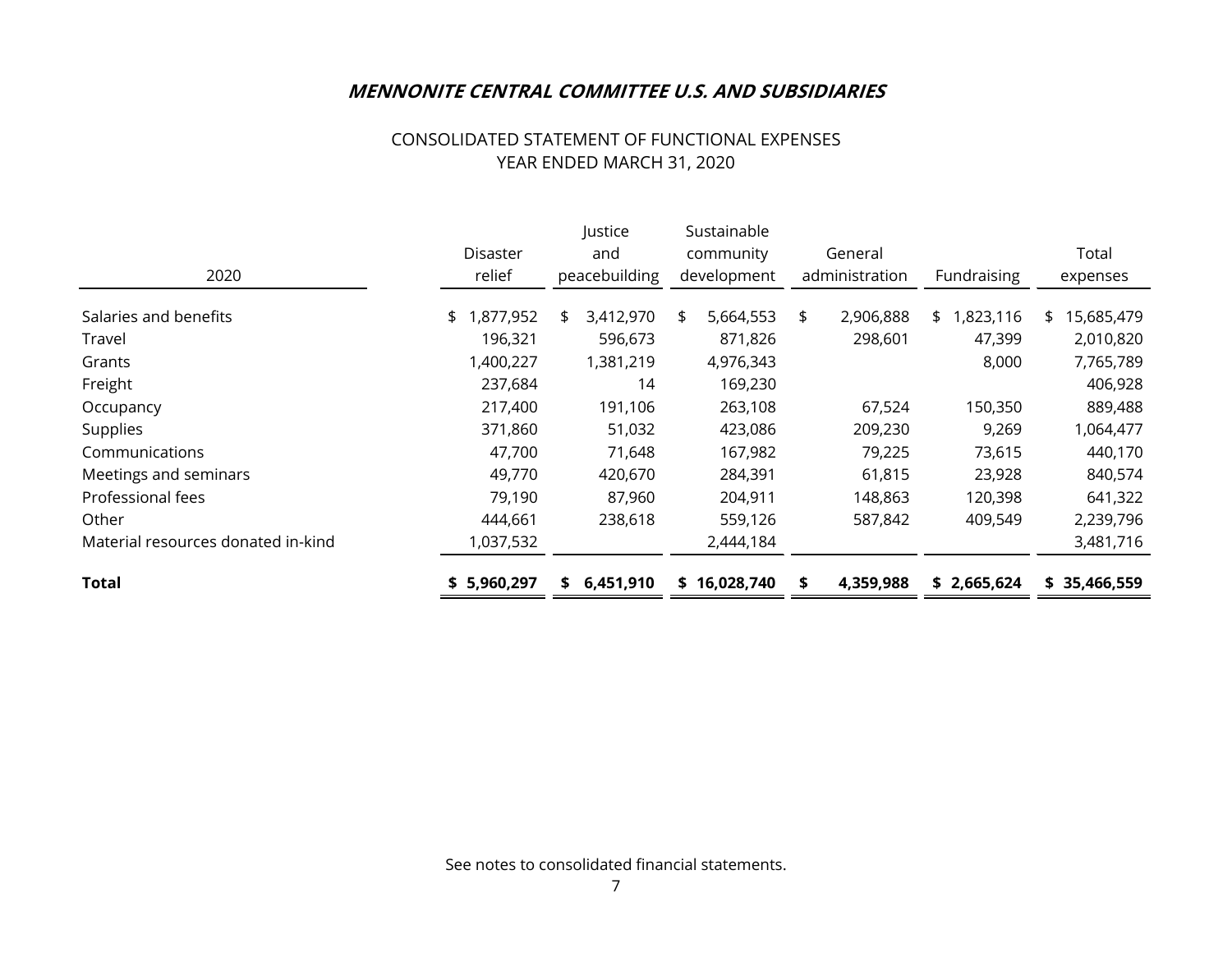# CONSOLIDATED STATEMENTS OF CASH FLOWS YEARS ENDED MARCH 31, 2021 AND 2020

|                                                                       | 2021           | 2020           |
|-----------------------------------------------------------------------|----------------|----------------|
|                                                                       |                |                |
| <b>Cash flows from operating activities:</b><br>Changes in net assets | \$17,512,629   | 1,483,237      |
| Adjustments:                                                          |                | \$             |
| Depreciation                                                          | 851,863        | 908,058        |
| Unrealized (gain) loss on investments                                 | (4,914,699)    | 2,526,787      |
| Realized gain on investments                                          | (2, 285, 207)  | (854, 970)     |
| Gain on disposal of property and equipment                            | (78, 204)      | (28, 688)      |
| Foreign exchange rate (gains) loss                                    | 20,127         | (73, 694)      |
| Changes in assets and liabilities:                                    |                |                |
| (Increase) decrease in:                                               |                |                |
| Accounts receivable, trade and others                                 | 333,618        | 299,546        |
| Grants receivable                                                     | (708, 888)     | (66, 473)      |
| Inventory                                                             | 157,480        | (249, 023)     |
| Prepaid expenses                                                      | 104,303        | 204,993        |
| Loan receivable                                                       | 106,441        | (2,576,035)    |
| Interest in MASP reserve                                              | (72, 527)      | 103,910        |
| Beneficial interest in perpetual trusts                               | (51, 558)      | 29,962         |
| Increase (decrease) in:                                               |                |                |
| Payables:                                                             |                |                |
| Trade and others                                                      | 20,028         | (432,061)      |
| Service workers                                                       | (132, 352)     | (14, 796)      |
| Accrued salaries and benefits                                         | 69,344         | (149, 937)     |
| Deferred income                                                       | (1, 175)       | (35, 335)      |
|                                                                       |                |                |
| Total adjustments                                                     | (6,581,406)    | (407, 756)     |
| Net cash provided by operating activities                             | 10,931,223     | 1,075,481      |
| <b>Cash flows from investing activities:</b>                          |                |                |
| Proceeds from sale of:                                                |                |                |
| Property and equipment                                                | 122,354        | 39,716         |
| Investments                                                           | 16,098,957     | 12,393,305     |
| Purchases of:                                                         |                |                |
| Investments                                                           | (30,066,966)   | (11, 281, 174) |
| Property and equipment                                                | (268, 606)     | (860, 394)     |
| Net cash provided by (used in) investing activities                   | (14, 114, 261) | 291,453        |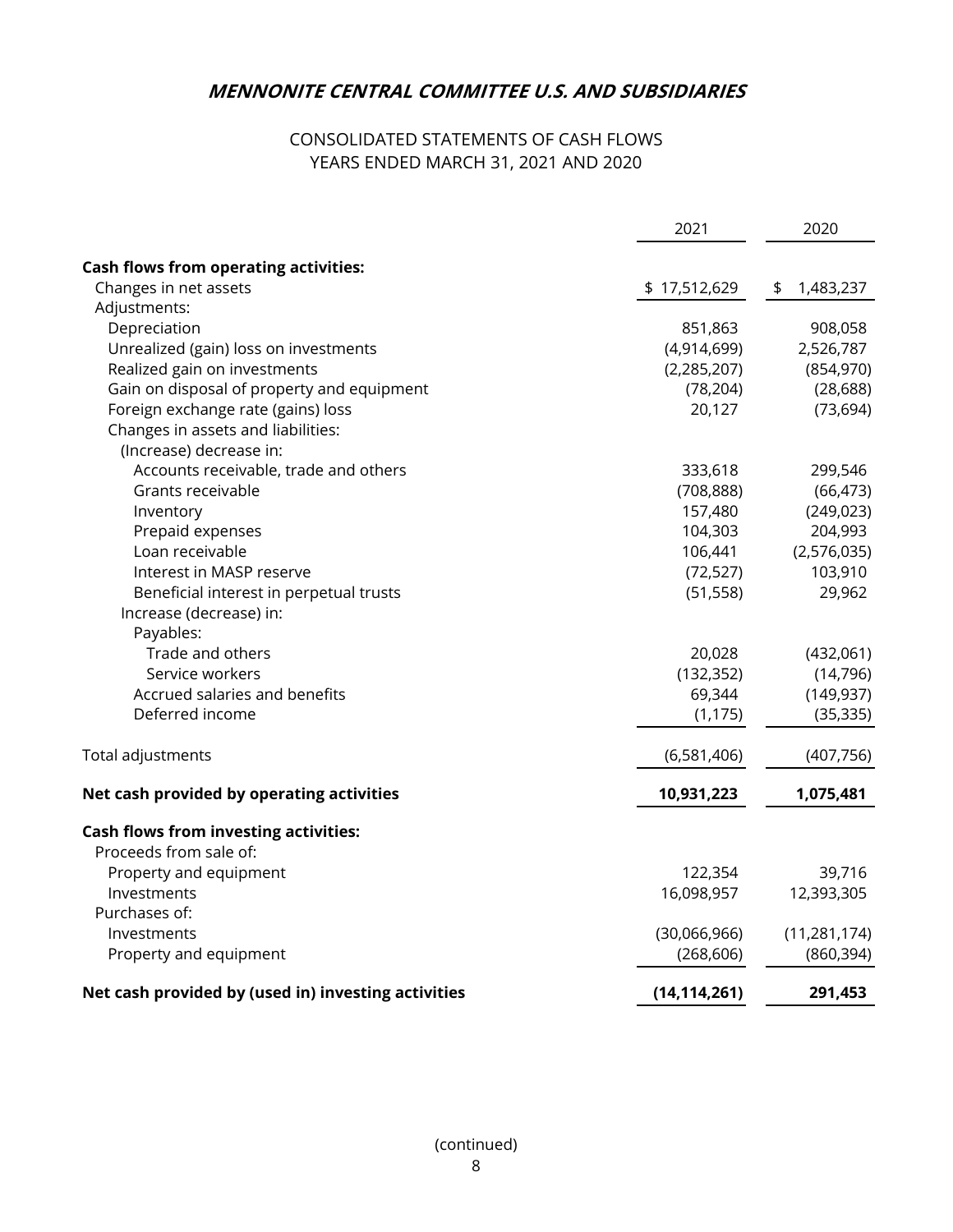# CONSOLIDATED STATEMENTS OF CASH FLOWS (CONTINUED) YEARS ENDED MARCH 31, 2021 AND 2020

|                                                                                                                                                                     | 2021                         | 2020                      |
|---------------------------------------------------------------------------------------------------------------------------------------------------------------------|------------------------------|---------------------------|
| <b>Cash flows from financing activities:</b><br>Effect of foreign currency exchange rate changes<br>on cash and cash equivalents<br>Payments made on capital leases | \$<br>(20, 127)<br>(45, 268) | \$<br>73,694<br>(24, 506) |
| Proceeds from Payroll Protection Program Ioan                                                                                                                       | 1,480,018                    |                           |
| Net cash provided by financing activities                                                                                                                           | 1,414,623                    | 49,188                    |
| Net increase (decrease) in cash and cash equivalents                                                                                                                | (1,768,415)                  | 1,416,122                 |
| <b>Cash and cash equivalents:</b><br>Beginning of year                                                                                                              | 9,026,036                    | 7,609,914                 |
| <b>Ending of year</b>                                                                                                                                               | 7,257,621<br>S               | 9,026,036                 |

During 2020, the Organization entered into capital leases for vehicles with a net present value of \$16,942.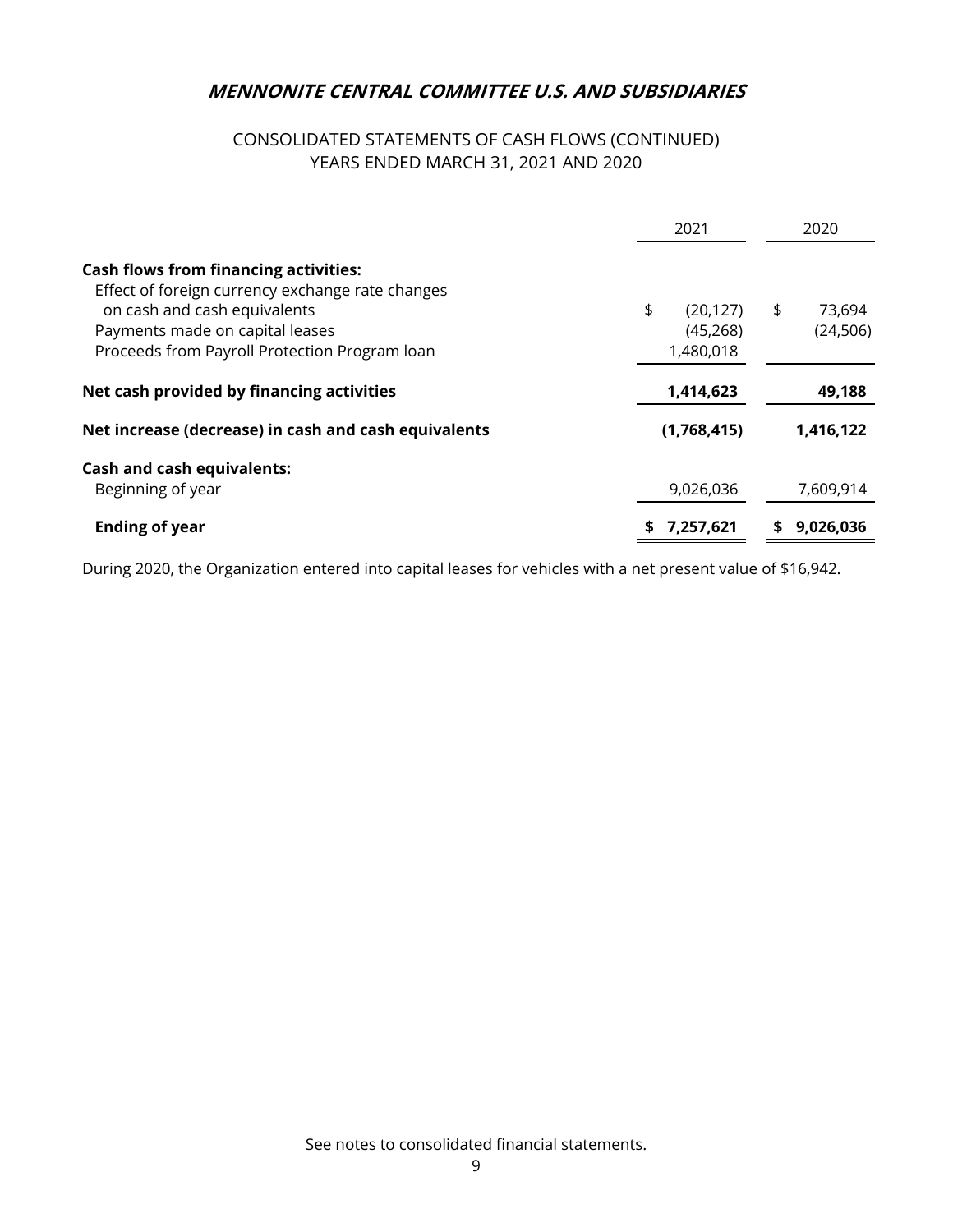NOTES TO CONSOLIDATED FINANCIAL STATEMENTS YEARS ENDED MARCH 31, 2021 AND 2020

## **1. Nature of organization and summary of significant accounting policies:**

#### *Nature of organization:*

 Mennonite Central Committee U.S. (MCC U.S. or Organization), a worldwide ministry of Anabaptist churches, shares God's love and compassion for all in the name of Christ by responding to basic human needs and working for peace and justice. MCC U.S. envisions communities worldwide in the right relationship with God, one another and creation. MCC U.S. is governed by its board of directors which is appointed primarily by participating church denominations and MCC U.S. regional boards of directors.

 The financial statements include the accounts of MCC U.S., a Pennsylvania nonprofit corporation, as well as the following controlled corporations: Mennonite Central Committee East Coast (MCC East Coast), a Pennsylvania nonprofit corporation; Mennonite Central Committee Central States, Inc. (MCC Central States), a Kansas nonprofit corporation; Mennonite Central Committee Great Lakes, Inc. (MCC Great Lakes), an Indiana nonprofit corporation and West Coast Mennonite Central Committee, Inc. (West Coast MCC), a California nonprofit corporation. As described below, the financial statements also include the Organization's share of assets, liabilities and activities of the international operations as outlined by the covenant between MCC U.S. and Mennonite Central Committee Canada (MCCC). All material interorganizational transactions and balances have been eliminated.

 MCCC and MCC U.S. entered into a covenant to share the operations and all related assets, including property, relationships, reputation, knowledge, experience and supporting systems of the MCC international programs (internally referred to as Shared Program). It is intended that the share that each national entity owns under this arrangement in each country program will be an undivided share.

 Both MCCC and MCC U.S. have agreed to collaborate and work together in the operation of the Shared Program so that it will be seen as one integrated MCC Shared Program. This commitment does not preclude either entity from agreeing occasionally to fund and manage on its own an entire project or an entire country program. In addition to the international program, MCCC and MCC U.S. agreed to resource and manage other programs on a shared basis.

 Much of the Organization's support comes from a variety of generous individuals and churches. MCC U.S. is strongly supported by Mennonite, Brethren in Christ and Amish communities of faith, as well as by many churches and individuals who are not Anabaptist. MCC U.S. thrift shops and relief sales, included in contributions, together provided approximately 15% (\$7,014,725) and 29% (\$10,769,662) of the Organization's total revenue for the years ended March 31, 2021 and 2020, respectively. Volunteerinitiated events from bike rides to bake sales provide consistent ongoing financial support. Gifts-in-kind include donations of items such as school, relief and health kits, blankets and other material aid.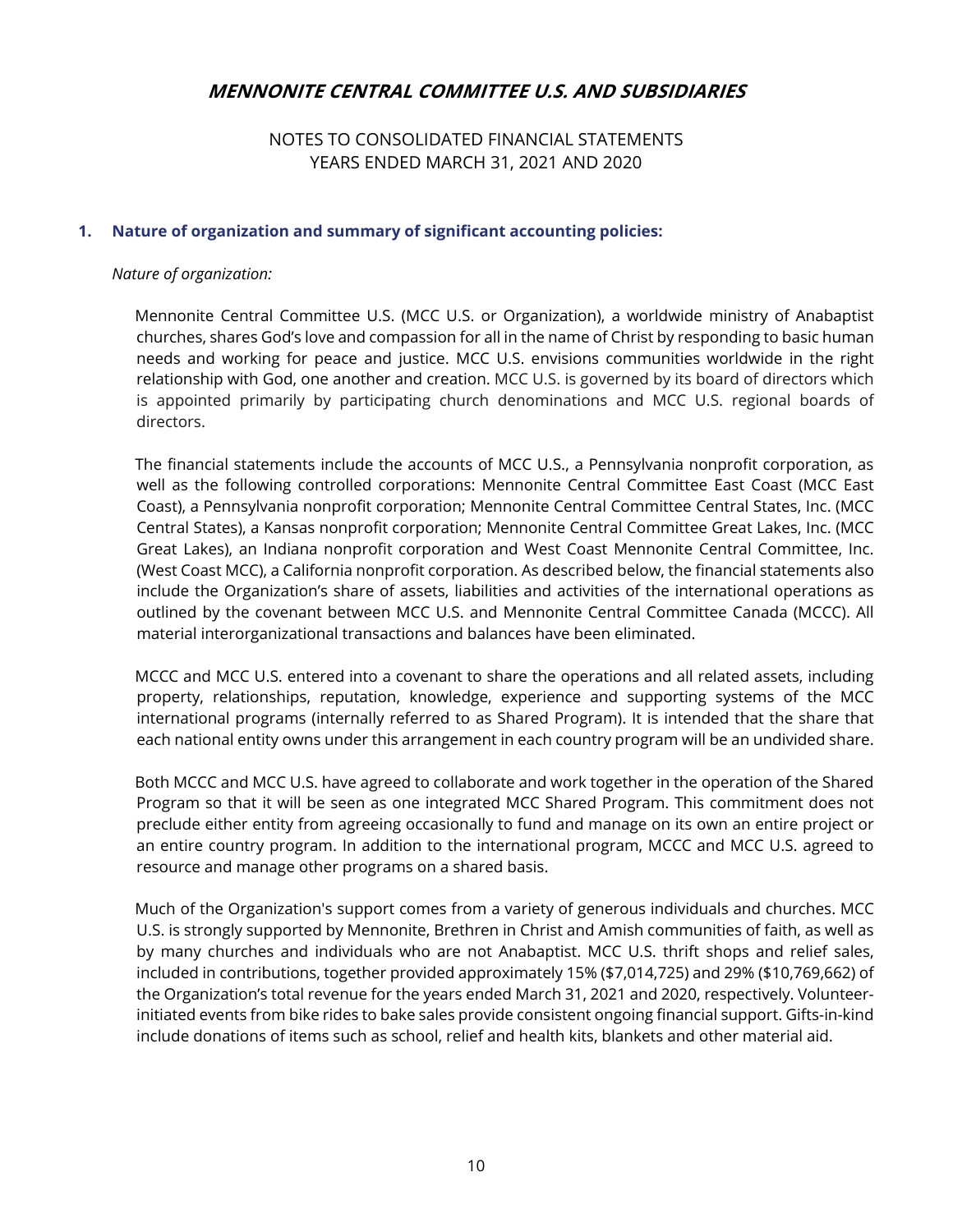## NOTES TO CONSOLIDATED FINANCIAL STATEMENTS YEARS ENDED MARCH 31, 2021 AND 2020

## **1. Nature of organization and summary of significant accounting policies (continued):**

## *Basis of presentation:*

 Financial statement presentation follows the requirements of Financial Accounting Standards Board (FASB) Accounting Standards Codification (ASC) 958, *Financial Statements of Not-for-Profit Organizations*. Under FASB ASC 958, the Organization is required to report information regarding its financial position and activities in up to two classes of net assets: net assets with donor restrictions and net assets without donor restrictions.

Net assets without donor restrictions - are those not restricted by donors or the donor-imposed restrictions have expired.

 Net assets with donor restrictions - are those subject to donor-imposed stipulations that may or will be met either by actions of the Organization and/or the passage of time. When a restriction expires, net assets with donor restrictions are reclassified to net assets without donor restrictions and reported in the statements of activities as net assets released from restriction.

## *Cash and cash equivalents:*

 For purposes of the statements of cash flows, all repurchase agreements and other highly liquid investments, including money market mutual funds and government agency securities with maturities of three months or less when purchased, as well as variable rate demand notes, are considered to be cash equivalents. All cash equivalents held in investment accounts are Level 1 measurements.

## *Receivables:*

 Receivables are stated at the amount management expects to collect from outstanding balances. Management provides for probable uncollectible amounts through a charge to earnings and a credit to a valuation allowance based on its assessment of the current status of individual accounts. Balances that are still outstanding after management has used reasonable collection efforts are written off through a charge to the valuation allowance and a credit to receivables.

## *Inventory valuation:*

 Inventories of material resources donated in-kind are valued at the lower of cost or net realizable value which approximates fair value at the time of donation.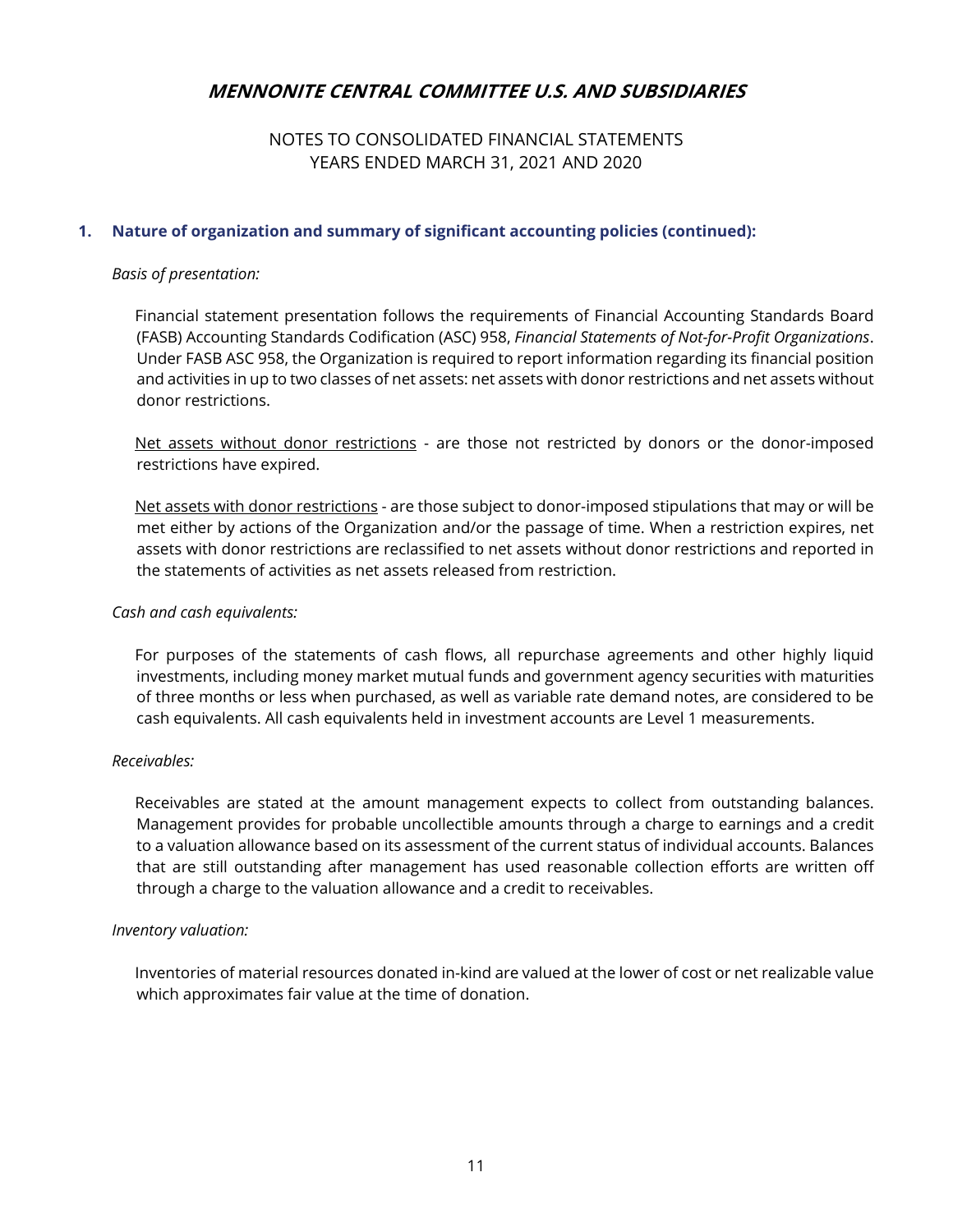## NOTES TO CONSOLIDATED FINANCIAL STATEMENTS YEARS ENDED MARCH 31, 2021 AND 2020

#### **1. Nature of organization and summary of significant accounting policies (continued):**

#### *Foreign currency:*

 The statements of financial position reflect foreign accounts in the U.S. dollar equivalent using the rate of exchange at year end. Contributions and expenses are converted using the average exchange rate in the month of the transaction. The amount of foreign exchange loss included in the statements of activities was \$20,127 for the year ended March 31, 2021. The amount of foreign exchange gain included in the statements of activities was \$73,694 for the year ended March 31, 2020.

#### *Investments:*

 Investments are carried at fair value. Unrealized gains and losses are included in the change in net assets.

#### *Endowments:*

 The Organization's endowments consist of individual funds established for a variety of purposes. Its endowments include funds designated by the board of directors to function as endowments. Net assets associated with endowment funds, including funds designated by the board of directors to function as endowments, are classified and reported based on the existence or absence of donor-imposed restrictions. The Organization may annually spend up to 4% of the average market value of the fund for the previous five years, using June 30 valuations, unless otherwise restricted by the donor.

## *Property and equipment:*

 Property and equipment are stated at cost. Expenditures that significantly extend the useful life of an asset are capitalized. Maintenance and repairs are charged to expense as incurred. When depreciable properties are retired or otherwise disposed of, the cost and related accumulated depreciation are eliminated from the accounts and the resultant gain or loss is reflected in income. Depreciation is computed primarily by the straight-line depreciation method at rates based on estimated service lives.

 Donations of property and equipment, including related contributed labor and services, are recorded as contributions at their fair value. Such donations are reported as contributions without donor restrictions, unless the donor has restricted the donated assets to a specific purpose. Assets donated with explicit restrictions regarding their use and contributions of cash that must be used to acquire property and equipment are reported as net assets with donor restrictions. Absent donor stipulations regarding how long those donated assets must be maintained, the Organization reports expirations of donor restrictions when the donated or acquired assets are placed in service. The Organization reclassifies net assets with donor restrictions to net assets without donor restrictions at that time.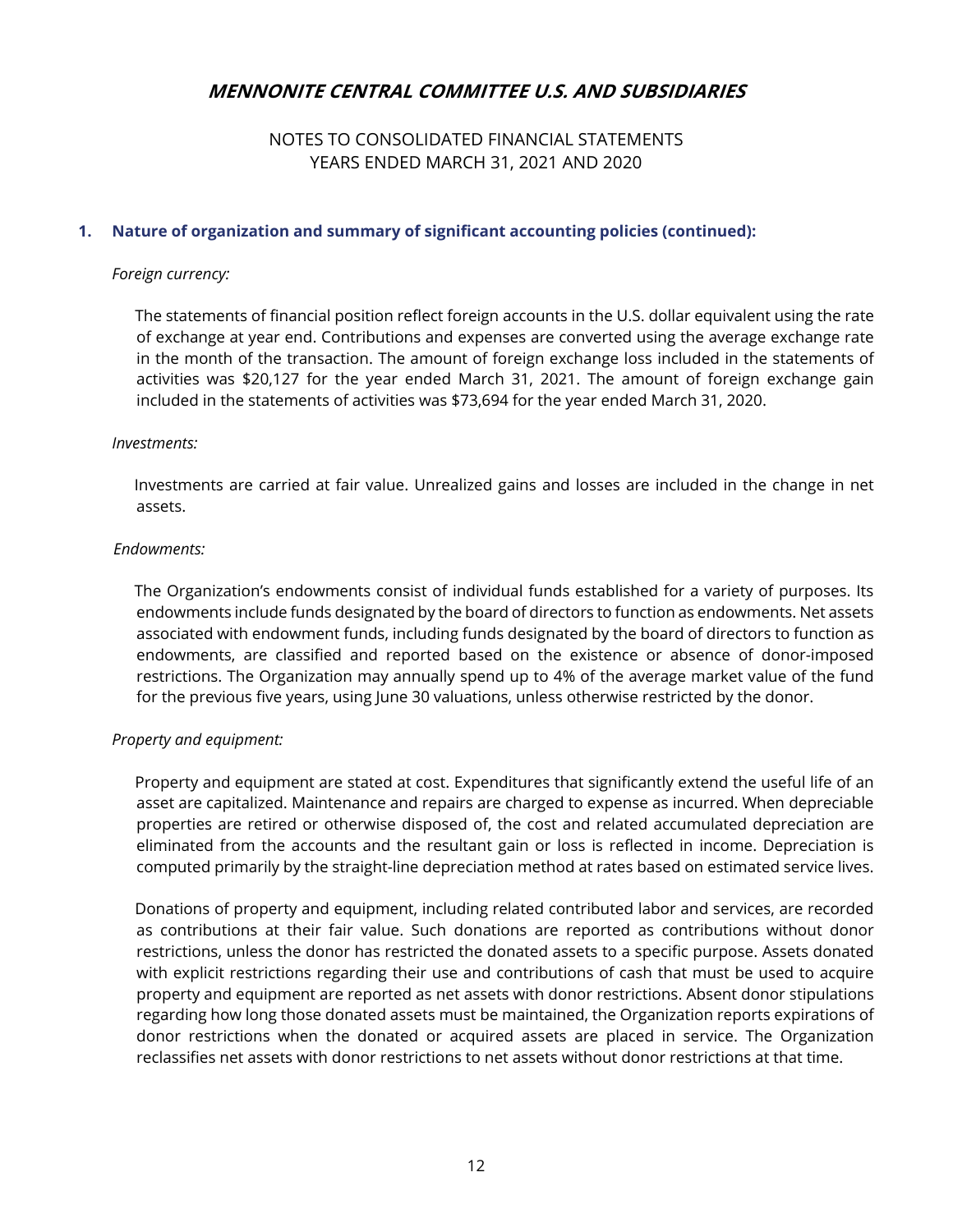## NOTES TO CONSOLIDATED FINANCIAL STATEMENTS YEARS ENDED MARCH 31, 2021 AND 2020

## **1. Nature of organization and summary of significant accounting policies (continued):**

## *Property and equipment:*

 Long-lived assets to be held and used are reviewed for impairment whenever events or changes in circumstances indicate that the related carrying amount may not be recoverable. When required, impairment losses on assets to be held and used are recognized based on the fair value of the asset and long-lived assets to be disposed of are reported at the lower of carrying amount or fair value less cost to sell.

#### *Revenue recognition:*

The Organization's primary sources of revenues are contributions and grants from individuals, foundations and businesses.

Contributions are considered non-exchange transactions and are recognized when received. Contributions received are recorded as support without donor restrictions, unless they are restricted by donor-imposed stipulations. Gifts of cash and other assets are reported as support with donor restrictions if they are received with donor stipulations that limit the use of the donated assets. When a restriction expires, that is, when a restriction ends, or a purpose restriction is accomplished, net assets with donor restrictions are reclassified to net assets without donor restrictions and reported in the statement of activities as net assets released from restrictions. For restricted contributions where the restrictions are satisfied in the same period as receipt of contributions, the Organization reports these contributions as support without donor restrictions.

The Organization receives grants from various parties. Some of the grants are reimbursement based. The Organization will perform the work outlined in the agreements and then submit for reimbursement for the costs incurred to fulfill the performance obligations outlined in the agreements. The Organization recognizes revenue at the point in time when the performance obligation is met. Other grants are received and specified to be used in a particular time period or for a particular project. This grant revenue is reported as support without donor restrictions, unless the funds are received with grantor stipulations that limit the use of the grant funds. When stipulations of use exist, the grant revenue is reported as support with donor restrictions. When a restriction expires, net assets with donor restrictions are reclassified to net assets without donor restrictions and reported in the statement of activities as net assets released from restrictions.

Other program and miscellaneous revenue are included as other revenue and are recognized at a point in time or over time based on the nature of the transaction.

## *Material resources donated in-kind:*

 MCC U.S. records gifts of meat, clothing, bedding and other donated items at fair value when they are received.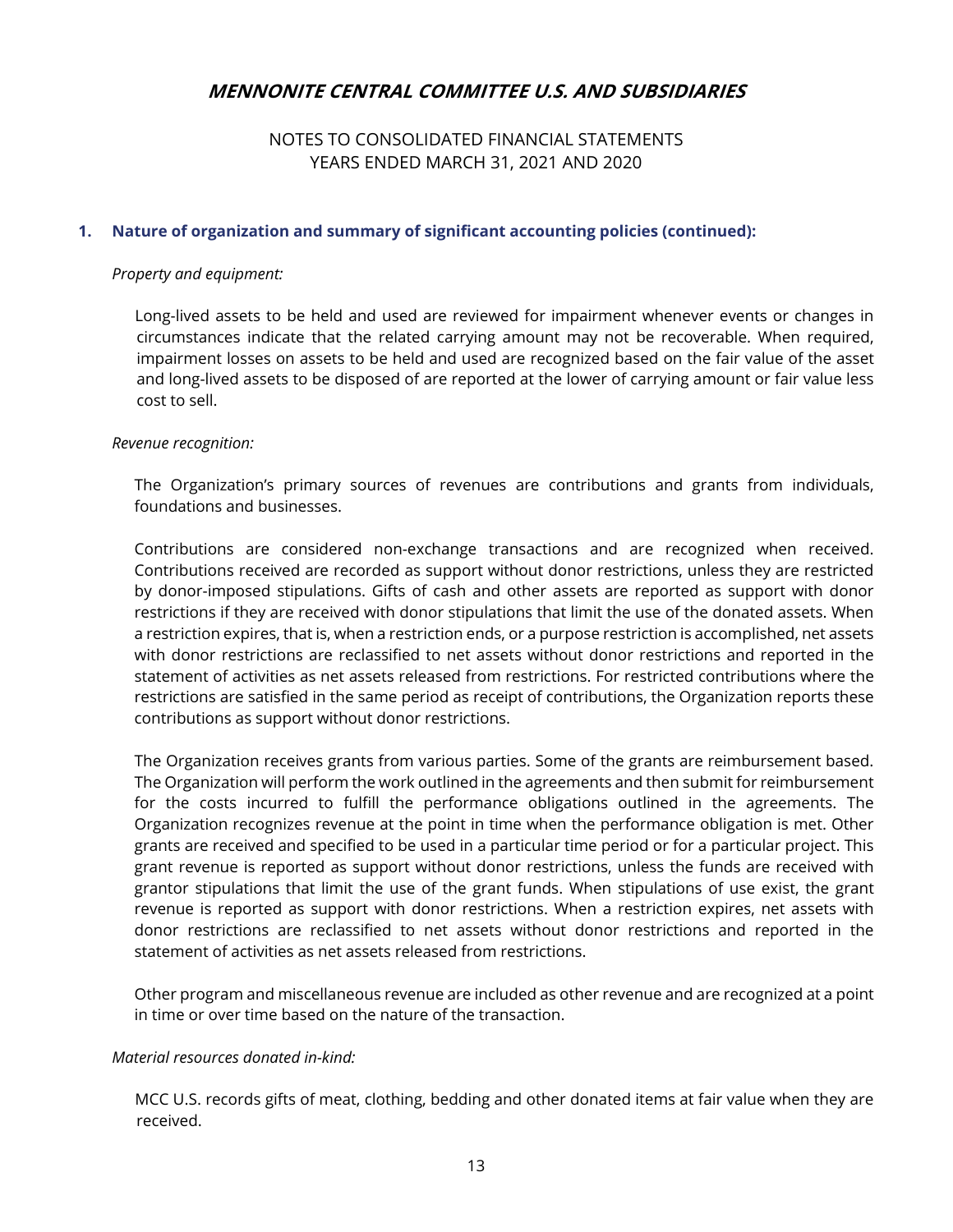## NOTES TO CONSOLIDATED FINANCIAL STATEMENTS YEARS ENDED MARCH 31, 2021 AND 2020

## **1. Nature of organization and summary of significant accounting policies (continued):**

#### *Contributed services:*

 The Organization receives a significant amount of donated services from volunteers who assist in various program activities for which the criteria for recognition of these services under generally accepted accounting principles (GAAP) have not been satisfied. Therefore, no amounts are reflected in the accompanying statements of activities.

#### *Functional expenses:*

 The costs of providing the various programs and other activities have been summarized on a functional basis in the statements of activities. Accordingly, certain costs have been allocated generally based on payroll or actual cost for each program and supporting service benefited.

 The significant classifications included in other expenses are promotion, insurance, memberships, staff development, amortization and other classifications.

#### *Income taxes:*

 The Organization has been recognized as corporations exempt from United States federal income taxes under Section 501(c)(3) of the IRC. Accordingly, no provision for income taxes has been reflected in the Organization's financial statements.

## *Retirement plan:*

 The Organization sponsors a defined contribution plan that covers salaried employees after six months of employment, domestic service workers after two years of service and international service workers after three years of service. The Organization contributes an amount equal to 7% of the employee's eligible compensation. This contribution was suspended from August 2020 through January 2021. For employees who were active members of the Organization's pension plan on December 31, 1991, and who have continued service without interruption, MCC U.S.'s contributions will be 10% of salary during employment years in which workers are 50 years old or older. Contributions to the plan for the years ended March 31, 2021 and 2020 totaled \$748,400 and \$1,215,572, respectively.

## *Estimates:*

 The preparation of financial statements in accordance with accounting principles generally accepted in the United States of America requires management to make estimates and assumptions that affect the reported amounts of assets and liabilities and disclosure of contingent assets and liabilities at the date of the financial statements and the reported amounts of revenues and expenses during the reporting period. Actual results could differ from those estimates.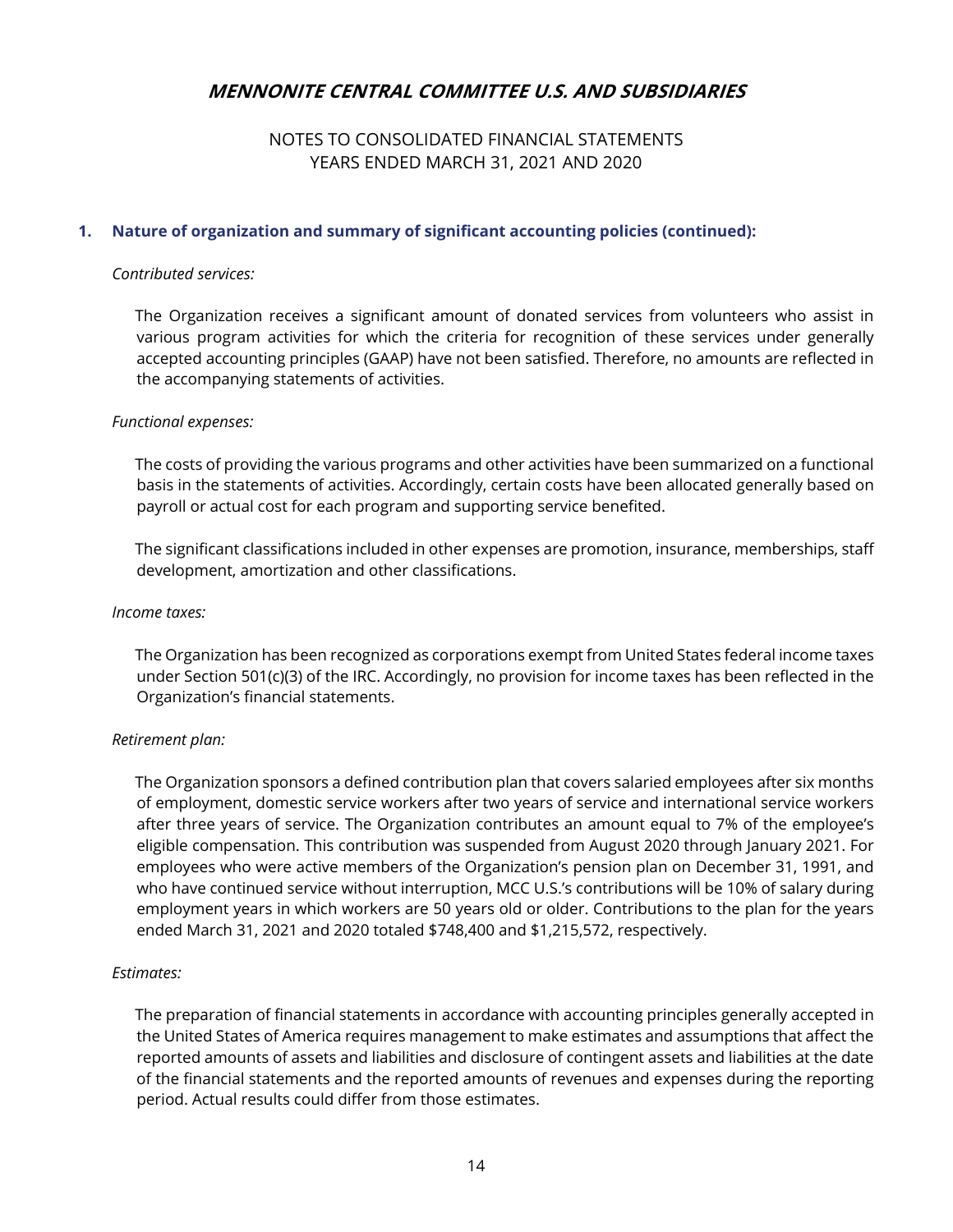## NOTES TO CONSOLIDATED FINANCIAL STATEMENTS YEARS ENDED MARCH 31, 2021 AND 2020

## **1. Nature of organization and summary of significant accounting policies (continued):**

#### *Reclassifications:*

 Certain reclassifications have been made to the 2020 financial statement amounts in order to conform to the 2021 presentation.

#### *Recently issued accounting standards:*

#### Leases:

 FASB Accounting Standards Update (ASU) 2016-02, *Leases*, with effective dates amended by FASB ASU 2020-05, is effective for the Organization's March 31, 2023 fiscal year end and requires that all leases with terms of more than 12 months be recognized as assets and liabilities on the balance sheet. Recognition of these lease assets and lease liabilities represents a change from previous GAAP, which did not require lease assets and lease liabilities to be recognized for operating leases. Qualitative disclosures, along with specific quantitative disclosures, will be required to provide enough information to supplement the amounts recorded in the financial statements so that users can understand more about the nature of an entity's leasing activities.

 The Organization will be required to recognize and measure leases at the beginning of the earliest period presented using a modified retrospective approach, which includes a number of optional practical expedients that the Organization may elect to apply. At adoption, the Organization will recognize a right-of-use asset and a lease liability initially measured at the present value of its operating lease payments. The Organization is currently evaluating the impacts of adopting this guidance on its financial position, results of operations and cash flows.

## **2. Adoption of new accounting pronouncements:**

In May 2014, the FASB issued ASU 2014-09, *Revenue from Contracts with Customers* (ASC-606), which amends previous guidance. The core principle of ASC 606 is that an entity should recognize revenue to depict the transfer of promised goods or services to customers in an amount that reflects the consideration to which the entity expects to be entitled in exchange for those goods or services. Additionally, the guidance requires improved disclosures to help users of financial statements better understand the nature, amount, timing and uncertainty of revenue and cash flows arising from contracts with customers.

In June 2018, the FASB issued ASU 2018-08, *Not-for-Profit Entities (Topic 958)*: *Clarifying the Scope and the Accounting Guidance for Contributions Received and Contributions Made*. This guidance is intended to clarify and improve the scope and the accounting guidance for contributions received and contributions made. Key provisions in this guidance include clarification regarding the accounting for grants and contracts as exchange transactions or contributions and improved guidance to better distinguish between conditional and unconditional contributions.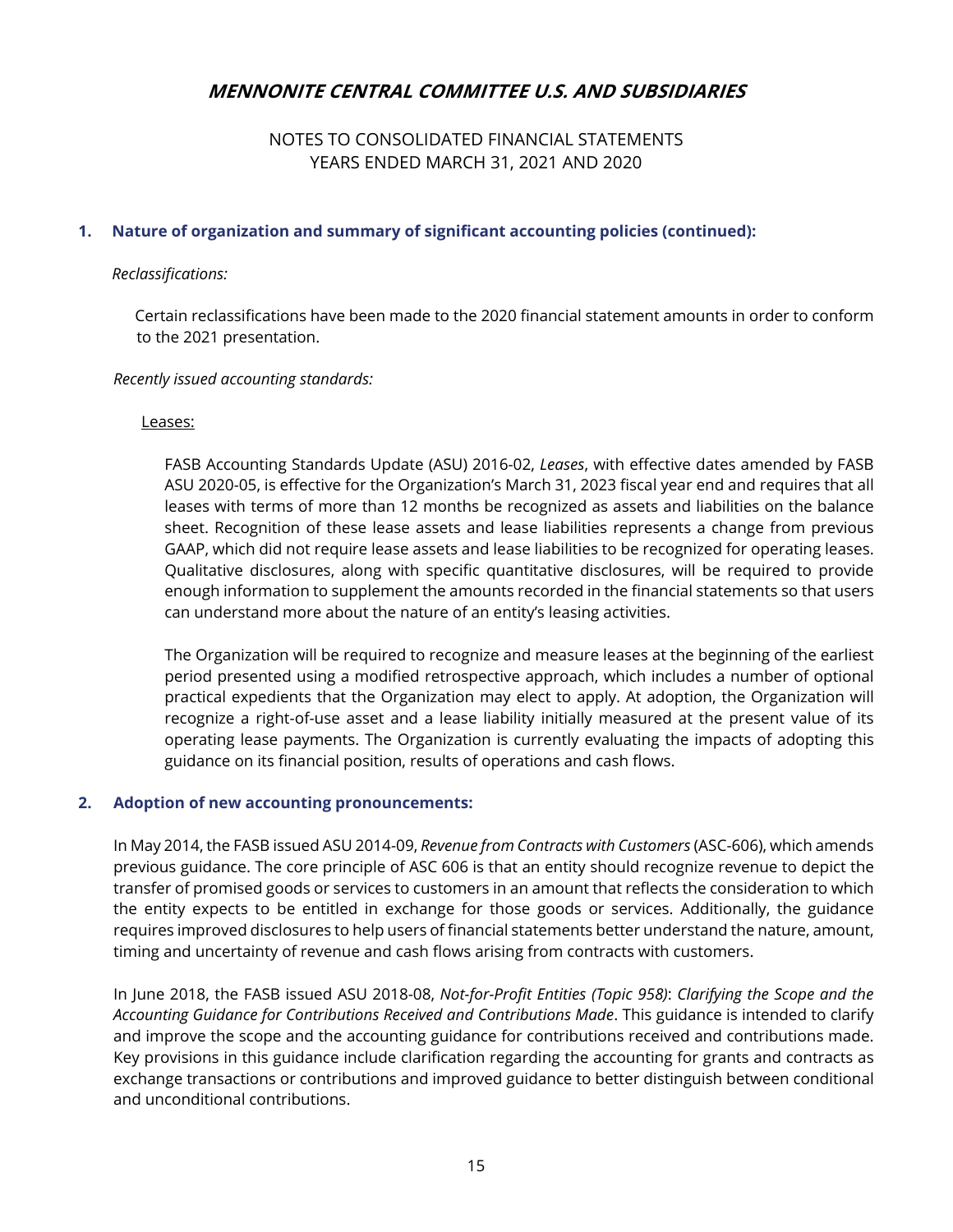# NOTES TO CONSOLIDATED FINANCIAL STATEMENTS YEARS ENDED MARCH 31, 2021 AND 2020

## **2. Adoption of new accounting pronouncements (continued):**

Effective April 1, 2020, the Organization adopted ASU 2014-09 and ASU 2018-08 using the full retrospective method. There was no quantitative impact as a result of adopting ASU 2014-09 and ASU 2018-08.

## **3. Cash and cash equivalents:**

 MCC U.S. maintains several bank accounts which may at times exceed the federally insured limits. At March 31, 2021, the amount of deposits in cash held at various banks exceeded the Federal Deposit Insurance Corporation (FDIC) limit by approximately \$4,626,000. The Organization has experienced no losses related to uninsured balances. Cash in overseas accounts or held by agents and cash equivalents in investment accounts are not federally insured.

## **4. Financial assets and liquidity resources:**

 As of March 31, 2021 and 2020, financial assets and liquidity resources available within one year for general expenditure, such as operating expenses, payments on notes payable, and purchases of property and equipment were as follows:

|                                                         | 2021            | 2020            |
|---------------------------------------------------------|-----------------|-----------------|
| Financial assets:                                       |                 |                 |
|                                                         |                 |                 |
| Cash and cash equivalents (1)                           | 7,201,422<br>\$ | 8,990,561<br>\$ |
| Marketable securities (1)                               | 32,036,001      | 16,557,165      |
| Receivables:                                            |                 |                 |
| Trade                                                   | 215,781         | 549,399         |
| Grant                                                   | 1,544,115       | 835,227         |
| Current portion loans                                   | 2,846,364       | 2,952,805       |
|                                                         |                 |                 |
| Total financial assets available within one year        | 43,843,683      | 29,885,157      |
|                                                         |                 |                 |
| Net assets with donor restrictions (1)                  | (2,688,822)     | (2,801,327)     |
| Net assets without donor restrictions, board designated | (13, 149, 983)  | (15, 242, 564)  |
|                                                         |                 |                 |
| Total financial assets and liquidity resources          |                 |                 |
| available within one year                               | \$28,004,878    | \$11,841,266    |

(1) Excluding amounts held for endowment and beneficial interests in third-party trusts.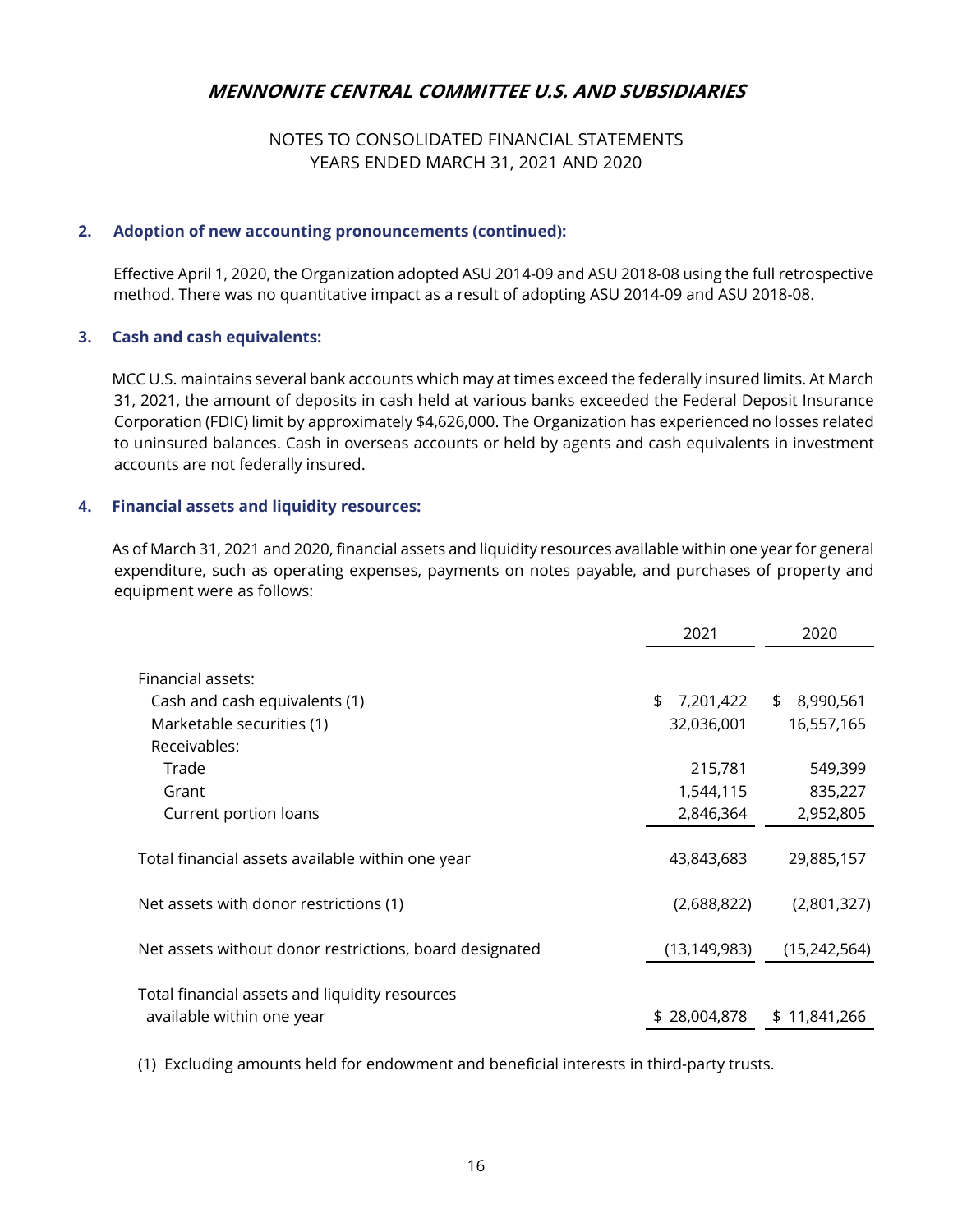## NOTES TO CONSOLIDATED FINANCIAL STATEMENTS YEARS ENDED MARCH 31, 2021 AND 2020

## **4. Financial assets and liquidity resources (continued):**

 The Organization maintains a policy of structuring its financial assets to be available as its general expenditures, liabilities and other obligations become due.

 To manage unanticipated liquidity needs, MCC U.S. maintains a \$3,000,000 line of credit with a bank that can be drawn upon as needed during the year to manage cash flows. MCC U.S. had no draws on the line of credit in 2021 or 2020.

#### **5. Grants receivable:**

 Unconditional grants receivable of \$1,544,115 and \$835,227 were due as of March 31, 2021 and March 31, 2020, respectively.

#### **6. Loans receivable:**

 Loans are extended to thrift shops to help finance construction. Payment terms on the loans generally vary from several months to ten years, and interest rates vary from interest free to prime minus 1%. For larger loans receivable, collateral includes the properties owned by the thrift shop. Management believes the loans will be collected.

## **7. Investment valuation and investments:**

 Investments for which market prices are readily available (common stock) are valued by reference to quoted market prices.

 Investments for which market prices are not readily available include fixed income securities (U.S. government bonds, corporate and municipal bonds) and other investments. The fixed income securities are valued by the broker using a computerized pricing service or, for less actively traded issues, by utilizing a yield-based matrix system to calculate an estimated market value.

These methodologies are consistent with methodologies previously used to value investments.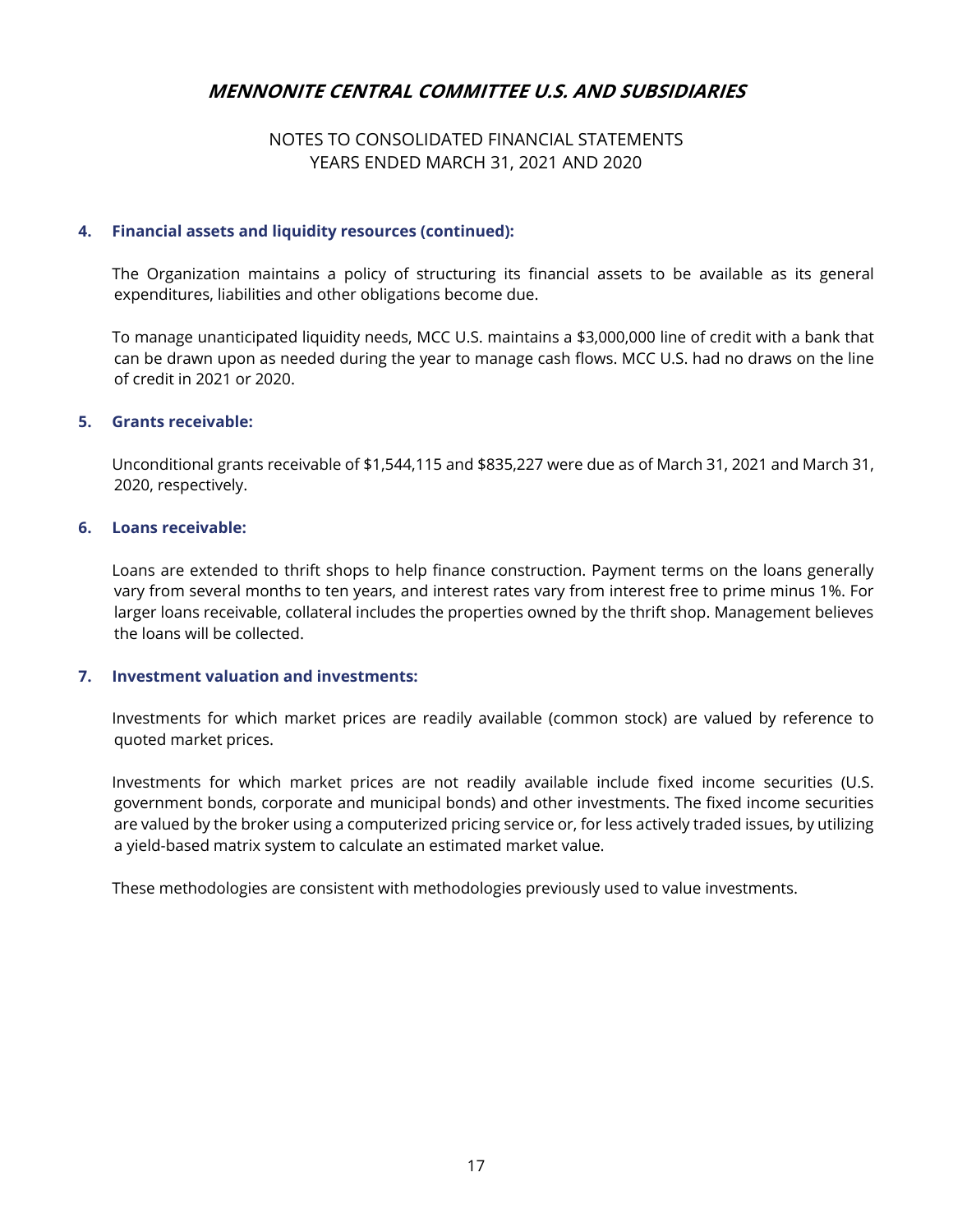## NOTES TO CONSOLIDATED FINANCIAL STATEMENTS YEARS ENDED MARCH 31, 2021 AND 2020

## **7. Investment valuation and investments (continued):**

 FASB ASC 820 clarifies the definition of fair value for financial reporting, establishes a framework for measuring fair value and requires additional disclosures about the use of the fair value measurements. ASC 820 also establishes a three-level hierarchy for fair value measurements based upon the transparency of inputs to the valuation of an asset. Inputs may be observable or unobservable and refer broadly to the assumptions that market participants would use in pricing the asset. Observable inputs reflect the assumptions market participants would use in pricing the asset based on market data obtained from sources independent of the reporting entity. Unobservable inputs reflect the reporting entity's own assumptions about the assumptions that market participants would use in pricing the asset developed based on the best information available in the circumstances. The three levels of the fair value hierarchy under ASC 820 are described below:

- Level 1 Quoted prices in active markets for identical investment
- Level 2 Other significant observable inputs (including quoted prices for similar investments, interest rates, prepayment speeds, credit risk, etc.)
- Level 3 Significant unobservable inputs (including the Organization's own assumptions in determining the fair value of investments). The Organization does not hold any Level 3 investments as of March 31, 2021 or 2020.

The fair values of investments measured on a recurring basis at March 31, 2021 and 2020 were as follows:

|                                                                          | Investment in securities   |                            |
|--------------------------------------------------------------------------|----------------------------|----------------------------|
| Valuation inputs                                                         | 2021                       | 2020                       |
| Level 1 - Quoted prices<br>Level 2 - Other significant observable inputs | \$24,268,664<br>23,206,321 | \$12,882,986<br>13,424,084 |
|                                                                          | \$47,474,985               | \$26,307,070               |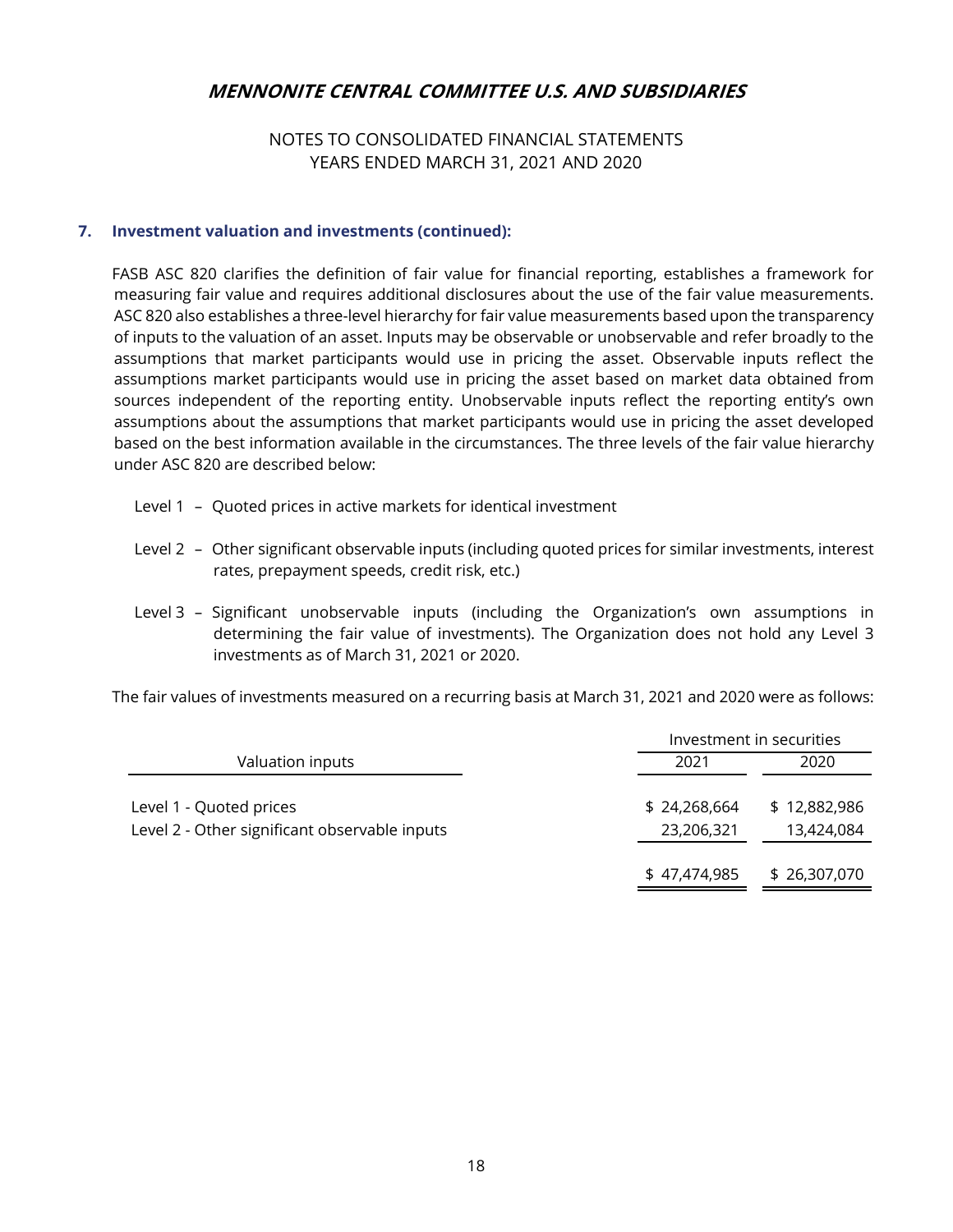# NOTES TO CONSOLIDATED FINANCIAL STATEMENTS YEARS ENDED MARCH 31, 2021 AND 2020

## **7. Investment valuation and investments (continued):**

Investments were comprised of the following:

|                               | 2021         |              |                 | 2020            |
|-------------------------------|--------------|--------------|-----------------|-----------------|
|                               |              | Carrying     |                 | Carrying        |
|                               | Cost         | value        | Cost            | value           |
|                               |              |              |                 |                 |
| Investments held:             |              |              |                 |                 |
| Common stock                  | \$13,370,722 | \$15,005,180 | \$<br>7,868,303 | 7,622,876<br>\$ |
| Corporate and municipal bonds | 16,745,721   | 16,773,567   | 8,751,221       | 8,715,338       |
| Other                         | 203,993      | 257,254      | 183,213         | 218,951         |
|                               |              |              |                 |                 |
|                               | 30,320,436   | 32,036,001   | 16,802,737      | 16,557,165      |
|                               |              |              |                 |                 |
| Endowment funds held:         |              |              |                 |                 |
| Common stock                  | 7,381,114    | 9,263,484    | 6,261,778       | 5,260,110       |
| Corporate and municipal bonds | 5,792,891    | 5,866,487    | 4,240,278       | 4,329,592       |
| Other                         | 271,670      | 309,013      | 188,345         | 160,203         |
|                               |              |              |                 |                 |
|                               | 13,445,675   | 15,438,984   | 10,690,401      | 9,749,905       |
|                               |              |              |                 |                 |
|                               | \$43,766,111 | \$47,474,985 | \$27,493,138    | \$26,307,070    |

 The following schedule summarizes the investment earnings and its classification in the statements of activities for the years ended March 31, 2021 and 2020:

|                                                   | 2021                       | 2020                      |  |
|---------------------------------------------------|----------------------------|---------------------------|--|
| Interest, dividends and expenses<br>Realized gain | 821,012<br>\$<br>2,285,207 | 622,414<br>\$.<br>854,970 |  |
| Unrealized gains (losses)                         | 4,914,699                  | (2,526,787)               |  |
|                                                   | \$8,020,918                | \$(1,049,403)             |  |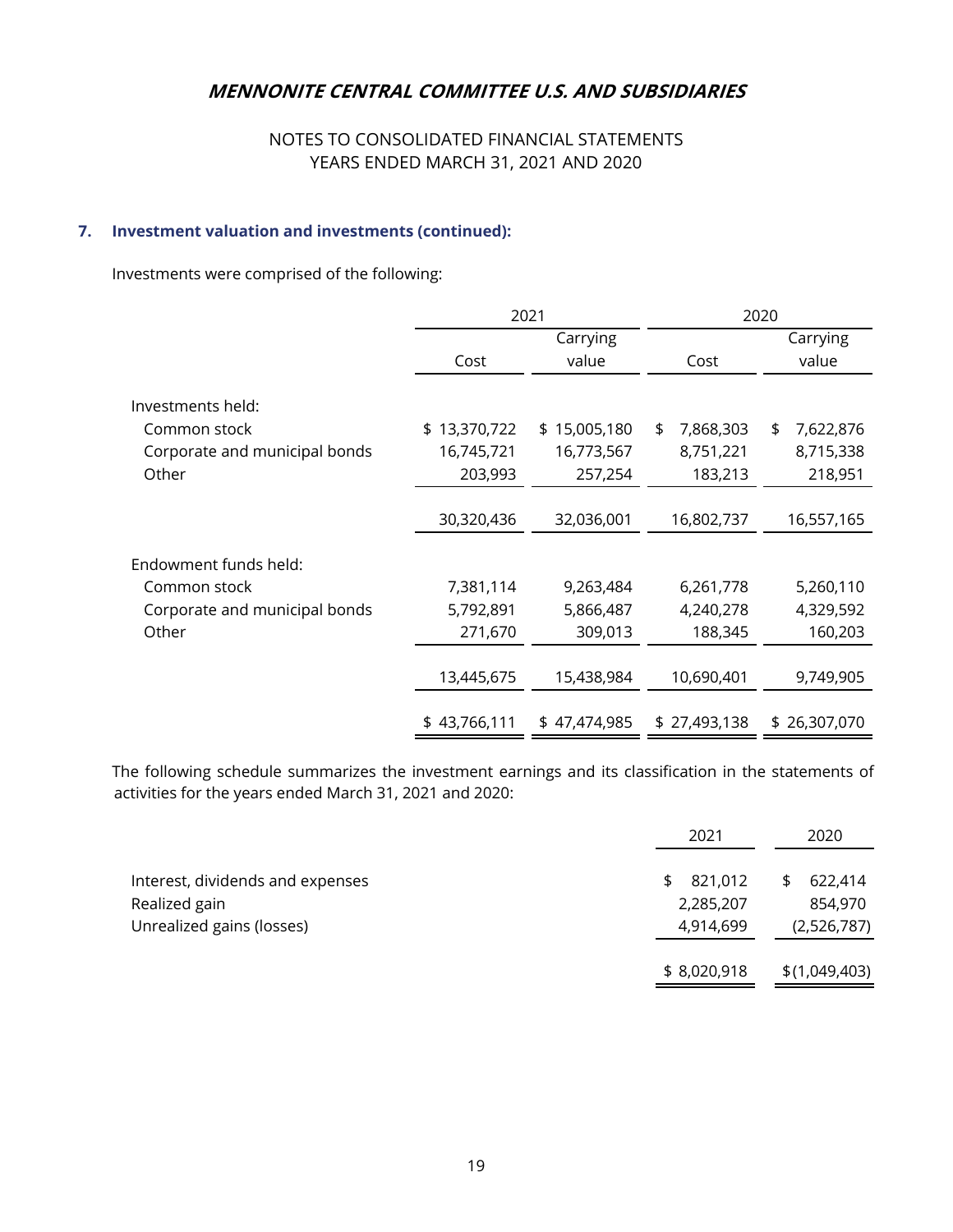## NOTES TO CONSOLIDATED FINANCIAL STATEMENTS YEARS ENDED MARCH 31, 2021 AND 2020

## **8. Property and equipment:**

Property and equipment consisted of the following:

|                              | 2021         | 2020         |
|------------------------------|--------------|--------------|
|                              |              |              |
| Land and buildings           | \$10,811,007 | \$10,709,028 |
| Construction in progress     | 3,742        | 53,127       |
| Furniture and equipment      | 2,536,766    | 2,498,427    |
| Vehicles                     | 1,893,727    | 2,113,068    |
|                              |              |              |
|                              | 15,245,242   | 15,373,650   |
| Accumulated depreciation     | 9,927,982    | 9,428,983    |
|                              |              |              |
| Total property and equipment | 5,317,260    | 5,944,667    |

 Depreciation charged to expense during the years ended March 31, 2021 and 2020 totaled \$851,863 and \$908,058, respectively.

## **9. Line of credit:**

 The Organization has a \$3,000,000 line of credit with Fulton Bank. The line is secured by the assets held in an investment account managed by Fulton Financial Advisors. Interest is calculated at London Interbank Offered Rate (LIBOR) plus 2.25%, which was 2.36% at March 31, 2021 or an interest rate floor of 4%. There were no borrowings on the line of credit at March 31, 2021.

## **10. Payroll Protection Program loan:**

In April 2020, the Organization secured and received funding totaling \$1,480,018 from the Paycheck Protection Program, a government program authorizing loans to small businesses to cover payroll costs, rent and utility costs over an eight-week period. The loan may become due if the Organization uses funds for anything besides these costs or does not incur enough of the qualified costs. The organization received forgiveness for the full balance of the funding received subsequent to year-end.

## **11. Beneficial interest in perpetual trusts:**

 MCC U.S. is an income beneficiary of several perpetual trusts held by third parties. Under the terms of these trusts, MCC U.S. has the irrevocable right to receive the income earned on the trust assets in perpetuity. The beneficial interest in perpetual trusts is reflected as net assets with donor restrictions on the accompanying statements of financial position and is valued at fair value using quoted market prices. Changes in value for the period are recognized as an element of the change in net assets with donor restrictions.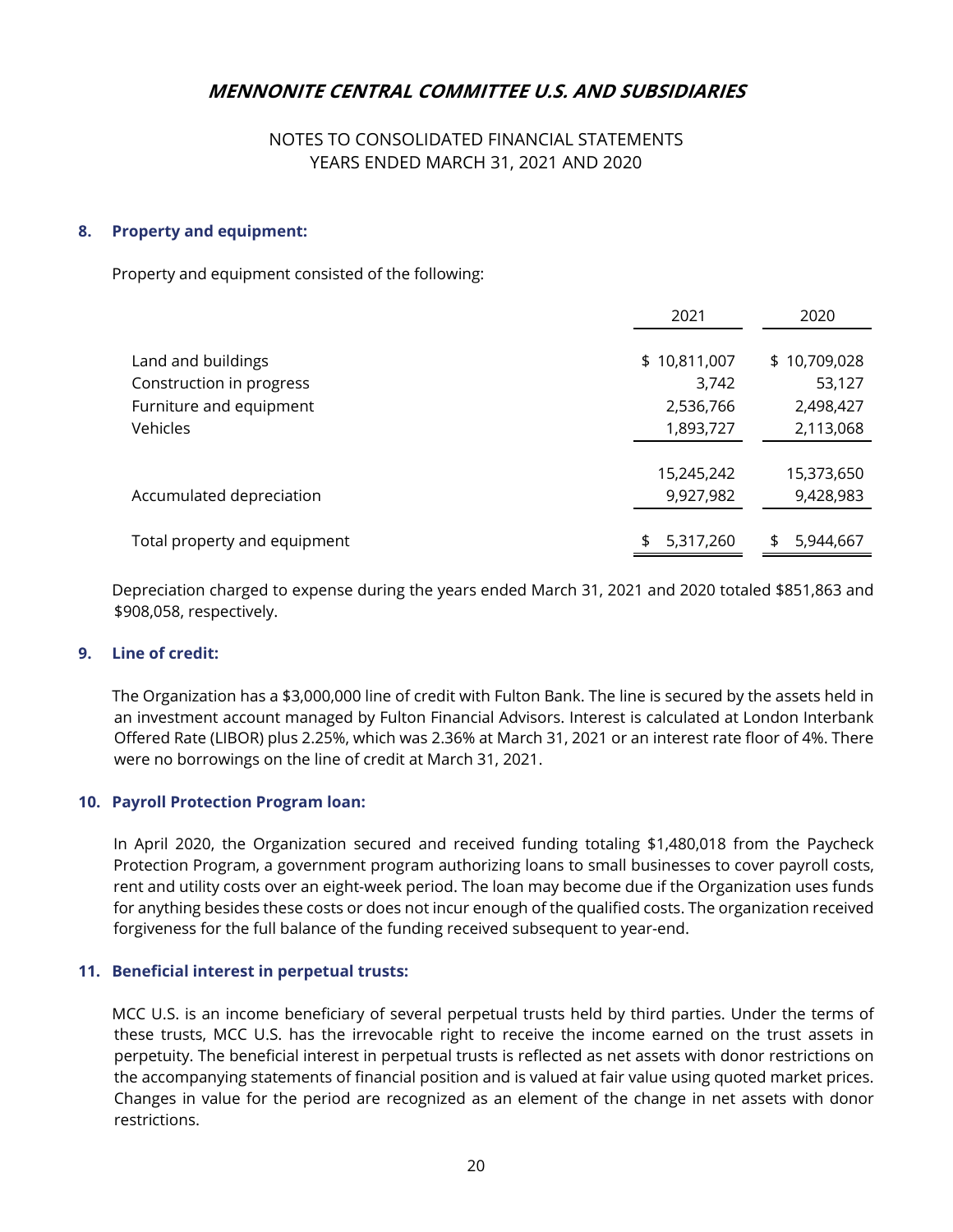## NOTES TO CONSOLIDATED FINANCIAL STATEMENTS YEARS ENDED MARCH 31, 2021 AND 2020

## **12. Net assets with donor restrictions:**

Net assets with donor restrictions included the following at March 31:

|                                            | 2021        | 2020          |
|--------------------------------------------|-------------|---------------|
| Endowment funds                            | \$3,534,722 | 770,905<br>\$ |
| Beneficial interests in third-party trusts | 393,548     | 341,990       |
| Time restrictions                          | 620,646     | 692,431       |
| Program restrictions                       | 2,068,176   | 2,108,896     |
|                                            | \$6,617,092 | \$3,914,222   |

#### *Endowment fund:*

 The long-term objective of the endowment fund is to pursue a set of objectives designed to maximize the returns of the endowment fund without exposing it to undue risk. In order to meet its goals, the investment strategy of the endowment fund is to emphasize total return, that is, the aggregate return from capital appreciation and dividend and interest income. The objective shall be achieved by investing in a mix of cash equivalents, fixed income instruments and equity securities that meet the investment strategy. The objective may also be achieved by use of alternative investment that meets the investment strategy.

## *Endowment fund:*

 Investment strategies employed by the managers shall conserve and enhance the capital value of the endowment fund in real terms through asset appreciation and income generation, while maintaining an appropriate investment risk profile.

 In order to achieve its objectives for its assets, the endowment fund will experience volatility of returns and fluctuations of market value. A level of volatility similar to a comparable market index is deemed acceptable in order to achieve the investment objectives of the endowment fund.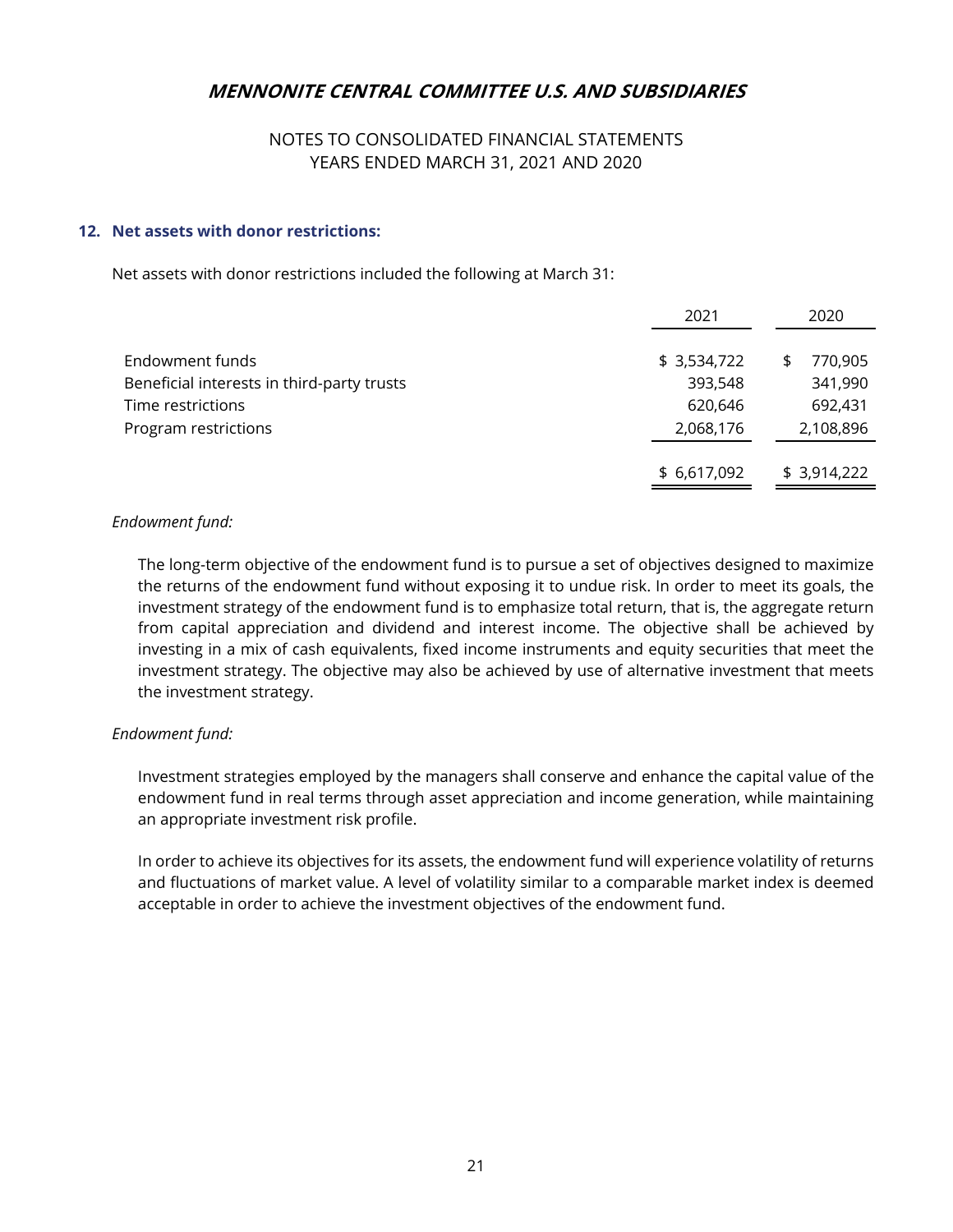# NOTES TO CONSOLIDATED FINANCIAL STATEMENTS YEARS ENDED MARCH 31, 2021 AND 2020

## **12. Net assets with donor restrictions (continued):**

Changes in endowment-related activities for the years ended 2021 and 2020 were as follows:

|                                                                                  | Without donor<br>restrictions |                                   |                                 |                                      |
|----------------------------------------------------------------------------------|-------------------------------|-----------------------------------|---------------------------------|--------------------------------------|
|                                                                                  |                               | (board designated)                | restrictions                    | Total                                |
| April 1, 2019<br>Net investment income<br>Contributions                          | \$                            | 9,325,380<br>(390,000)<br>87,904  | \$<br>804.259<br>(33, 354)      | \$10,129,639<br>(423, 354)<br>87,904 |
| March 31, 2020<br>Net investment income<br>Contributions<br><b>Distributions</b> |                               | 9,023,284<br>2,890,264<br>389,002 | 770,905<br>258,815<br>2,505,002 | 9,794,189<br>3,149,079<br>2,894,004  |
| March 31, 2021                                                                   | \$                            | 12,302,550                        | \$3,534,722                     | \$15,837,272                         |

Net assets released from restrictions were as follows:

|                                                                                                     | 2021                       | 2020                       |
|-----------------------------------------------------------------------------------------------------|----------------------------|----------------------------|
| Released from:<br>Time restrictions expired<br>Program restrictions, other international activities | 653.684<br>\$<br>5,304,052 | 692.431<br>\$<br>7,864,207 |
|                                                                                                     | \$5,957,736                | \$ 8,556,638               |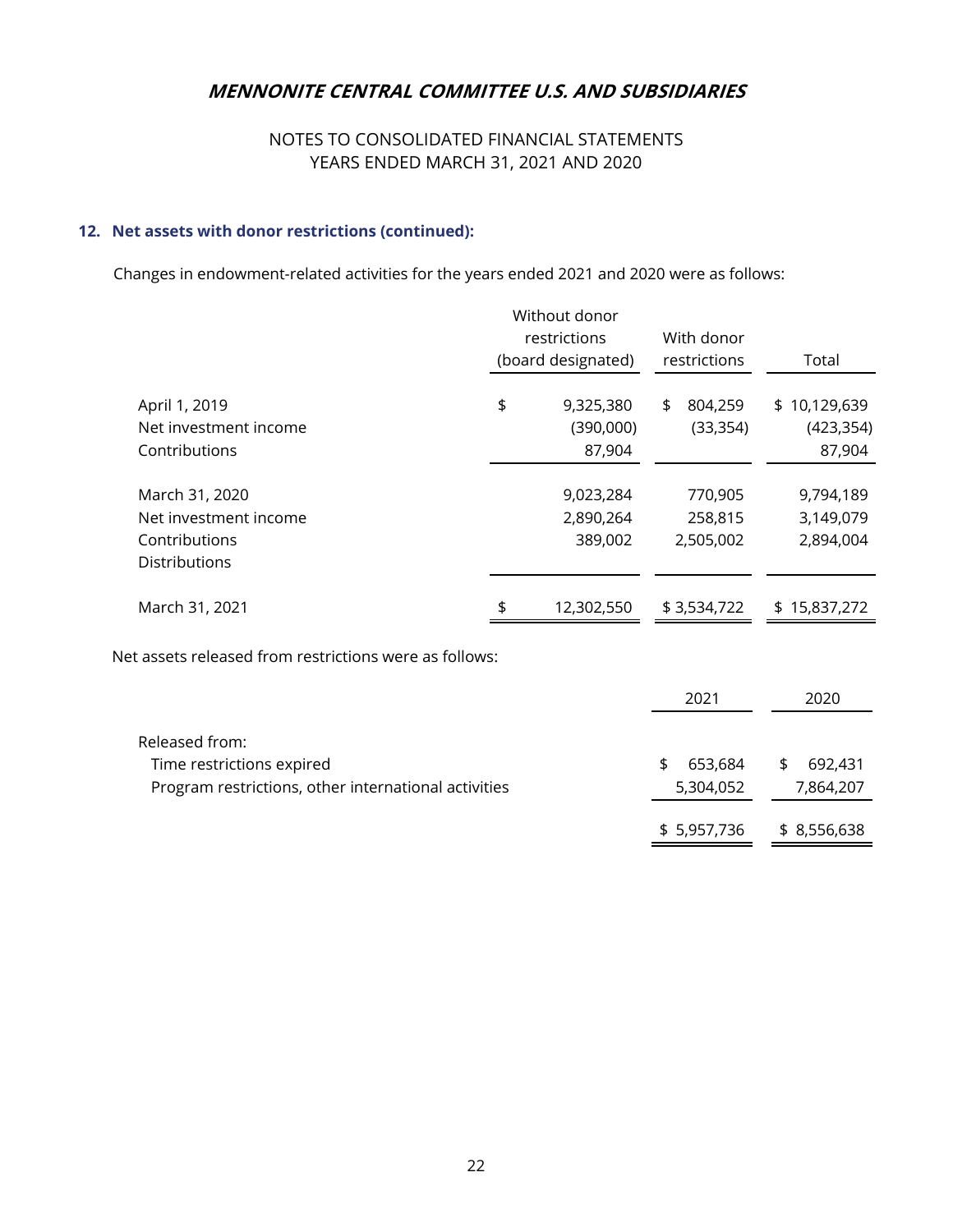## NOTES TO CONSOLIDATED FINANCIAL STATEMENTS YEARS ENDED MARCH 31, 2021 AND 2020

## **13. Net assets without donor restrictions:**

 Net assets without donor restrictions consist of amounts which are applied to long-term assets, reserved by the MCC U.S. Board for special purposes and available for operations. Net assets without donor restrictions are summarized as follows:

|                                                                                          | 2021                          | 2020                          |
|------------------------------------------------------------------------------------------|-------------------------------|-------------------------------|
| Applied to long-term assets:<br>Invested in property and equipment<br>Other unrestricted | \$<br>5,317,260<br>27,571,811 | \$<br>5,944,667<br>13,321,330 |
|                                                                                          | 32,889,071                    | 19,265,997                    |
| Reserved by board action<br>(not available for current operations):                      |                               |                               |
| Board designated endowments<br><b>Bequests</b>                                           | 12,302,550                    | 9,023,284<br>1,827,830        |
| Pension reserve                                                                          |                               | 337,290                       |
| Capital reserve<br>Centennial reserve                                                    | 3,744,983<br>405,000          | 3,077,444<br>1,000,000        |
| Ten Thousand Villages reserve                                                            | 9,000,000                     | 9,000,000                     |
|                                                                                          | 25,452,533                    | 24,265,848                    |
| Total unrestricted net assets                                                            | \$58,341,604                  | \$43,531,845                  |

#### **14. MASP employee healthcare assistance benefit program:**

 The Organization participates in a self-funded employee healthcare assistance benefit program, Mutual Aid Sharing Program (MASP). The MASP is a not-for-profit employee benefit plan whereby mission and service agencies of the Anabaptist Community share with each other the cost of providing healthcare assistance and death benefits to their employees.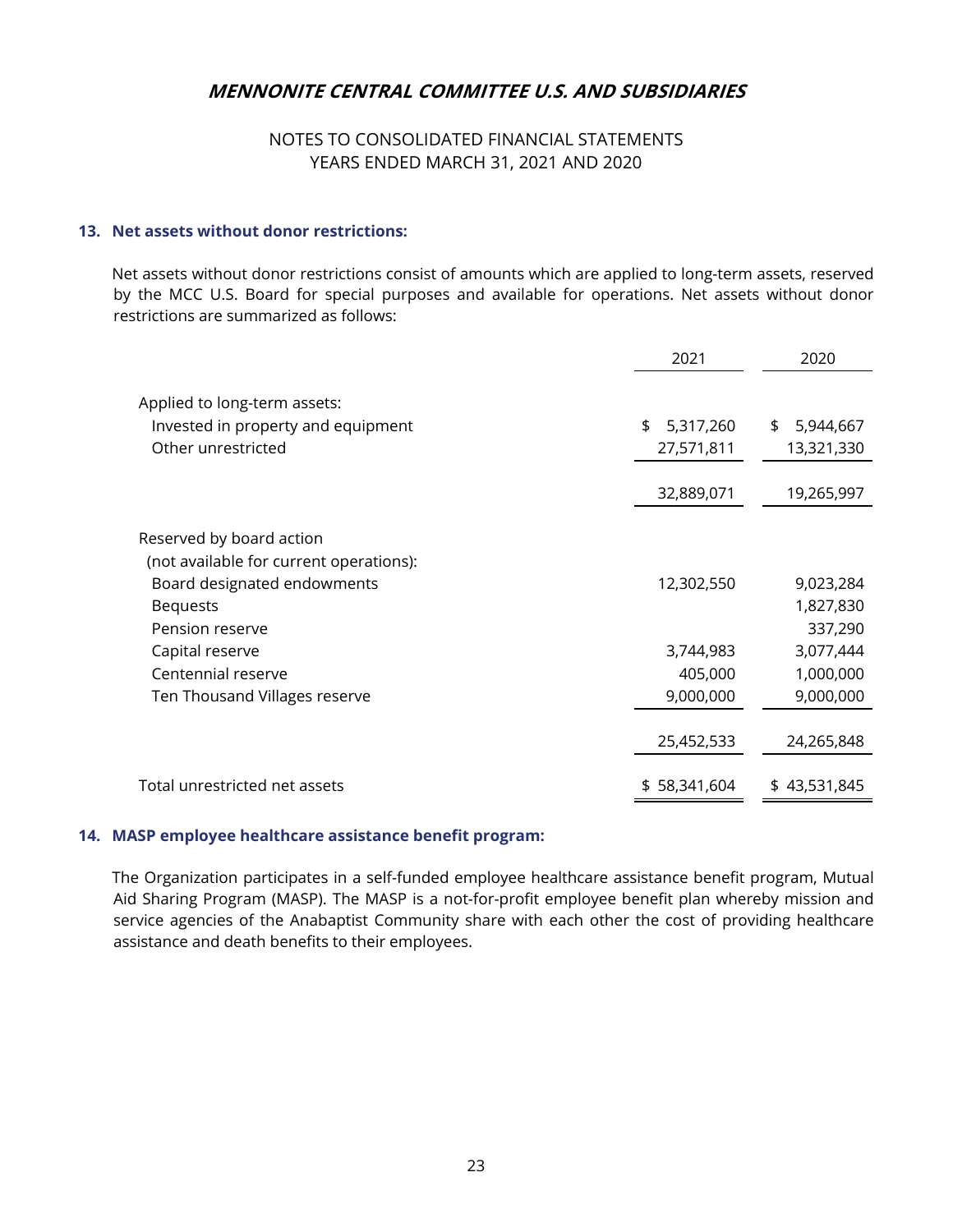## NOTES TO CONSOLIDATED FINANCIAL STATEMENTS YEARS ENDED MARCH 31, 2021 AND 2020

## **14. MASP employee healthcare assistance benefit program (continued):**

 Under the MASP, the Organization is responsible for claims up to the retention of \$30,000 per person (retained claims). Claims in excess of the retention up to \$250,000 will be pooled with the other agencies. Claims in excess of the retention and the \$250,000 are reinsured by a stop loss policy that covers all MASP agencies. The stop loss reinsurance defines a claim as the total medical claims per individual per MASP fiscal year (October 1 through September 30). The Organization has expensed its retained claims and its monthly payments to the MASP for its expected share of pooled claims and administrative costs including stop loss premiums. The payments include the actuarially projected amount to cover claims that exceed the agency retention up to \$250,000. The actual amount may differ from this estimate based on the Organization's and pooled agencies' actual experience.

 The MASP maintains a reserve fund, which can be drawn upon in the event of a large single claim or a series of large claims or if the MASP chooses to allocate a portion of the reserve fund to lower the aggregate shared claims limit. Claims are expensed as incurred. The Organization has determined its estimated share of the reserve fund to be \$928,868 and \$856,341 at March 31, 2021 and 2020, respectively.

#### **15. Commitments:**

The Organization has agreements to lease premises for various periods until March 2025.

| Future minimum lease payments under these agreements are as follows: |  |  |
|----------------------------------------------------------------------|--|--|
|                                                                      |  |  |

| 2022                                 | \$103,432 |
|--------------------------------------|-----------|
| 2023                                 | 83,797    |
| 2024                                 | 50,992    |
| 2025                                 | 24,370    |
| 2026                                 | 15,500    |
| Total minimum future rental payments | \$278,091 |

Rent expense totaled \$174,135 and \$128,912 for the years ended March 31, 2021 and 2020, respectively.

 The Company leases vehicles under agreements that are classified as capital leases. The cost of equipment under capital leases, included in the statements of financial position as vehicles, was \$170,818 and \$237,763 at March 31, 2021 and 2020, respectively. Accumulated amortization of the leased equipment at March 31, 2021 and 2020 was \$84,383 and \$81,012, respectively. Amortization of assets under capital leases is included in depreciation expense.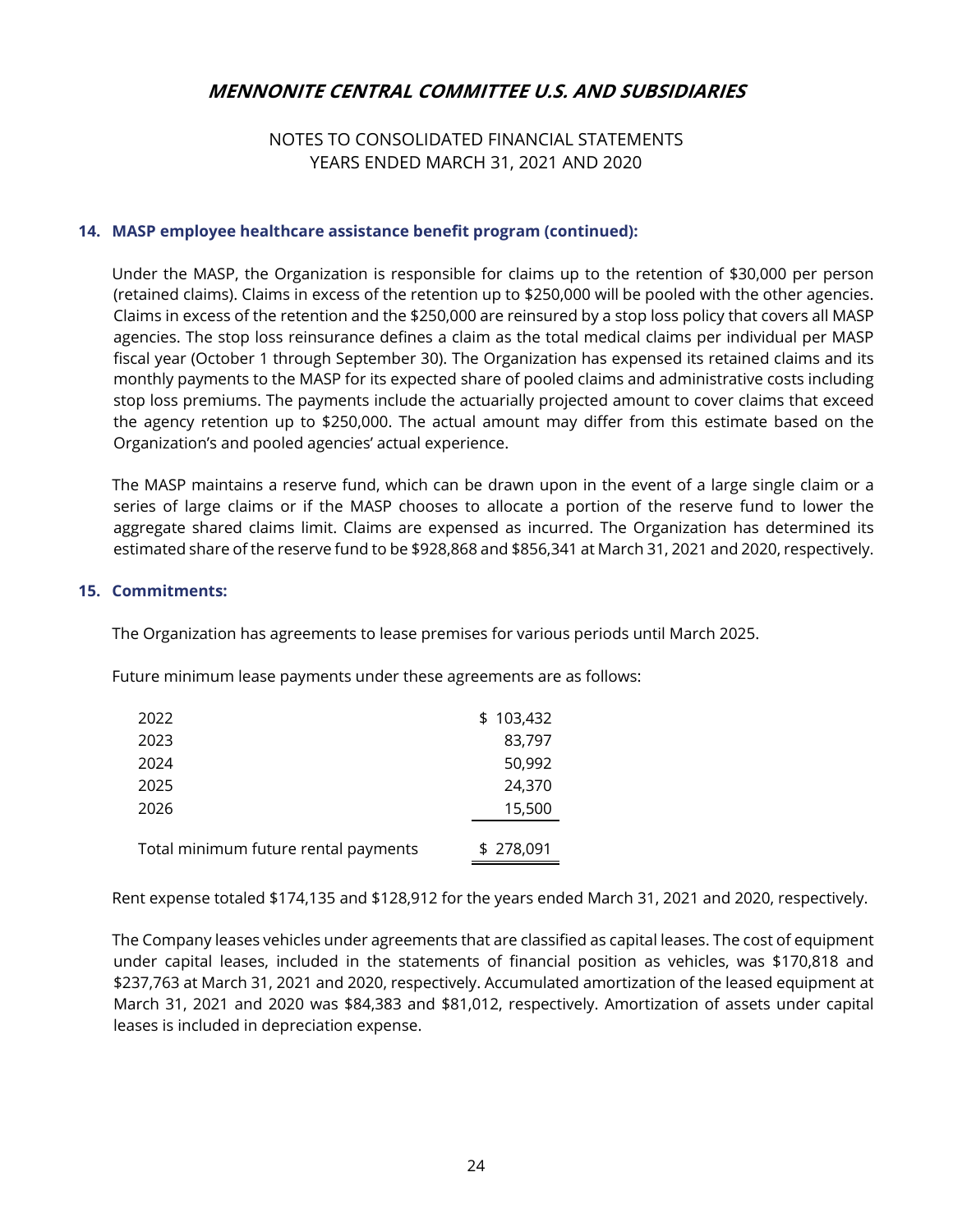## NOTES TO CONSOLIDATED FINANCIAL STATEMENTS YEARS ENDED MARCH 31, 2021 AND 2020

## **15. Commitments (continued):**

 The future minimum lease payments required under the capital leases and the present value of the net minimum lease payments as of March 31, 2021 are as follows:

| 2022                                        | \$21,256 |
|---------------------------------------------|----------|
| 2023                                        | 13,301   |
| 2024                                        | 4,932    |
| 2025                                        | 3,108    |
|                                             |          |
| Total minimum lease payments                | 42,597   |
| Less amount representing maintenance        |          |
| included in total amounts above             | (2,765)  |
|                                             | 39,832   |
| Net minimum lease payments                  |          |
| Less amount representing interest           | (6, 204) |
|                                             |          |
| Present value of net minimum lease payments | \$33,628 |

## **16. Related parties:**

 The Organization is named in Ten Thousand Villages' (TTV) adopted restated bylaws effective October 29, 2016, whereby the number of MCC U.S. appointed representatives shall at all times be one (1) less than a majority of the then current number of directors of TTV.

 TTV has entered into an agreement with the Organization, whereby the Organization guarantees TTV's bank line of credit and mortgage loans, which were entered into in January 2017. The Organization is committed to the sustainable livelihoods of artisans who produce the TTV's products, as well as the longterm stewardship of their constituency's investment in significant amounts of volunteer and financial resources in support of the ministries of the Organization and TTV.

 As of March 31, 2021, MCC U.S. is contingently liable, as guarantor, with respect to \$8,990,030 of indebtedness of TTV. At any time, should TTV fail to pay debt payments when due, MCC U.S. will be obligated to perform under the guarantee by primarily making the required payments, including late fees and penalties. The maximum potential amount of future payments that the Company is required to make under the guarantee is \$12,499,825. The Organization's guarantee is secured by two properties that were appraised at a combined value of \$8,800,000 during the most recent appraisal, as well as being secured by the inventory and personal property of TTV. The Company feels that the guarantee on the loan is substantially secure with these properties. TTV is current with their debt payments at March 31, 2021. As of February 2018, TTV has consented to the execution of a contingent mortgage to secure its obligation to MCC U.S. arising from MCC U.S.'s guarantee of payment or performance of TTV's obligations to Fulton Bank.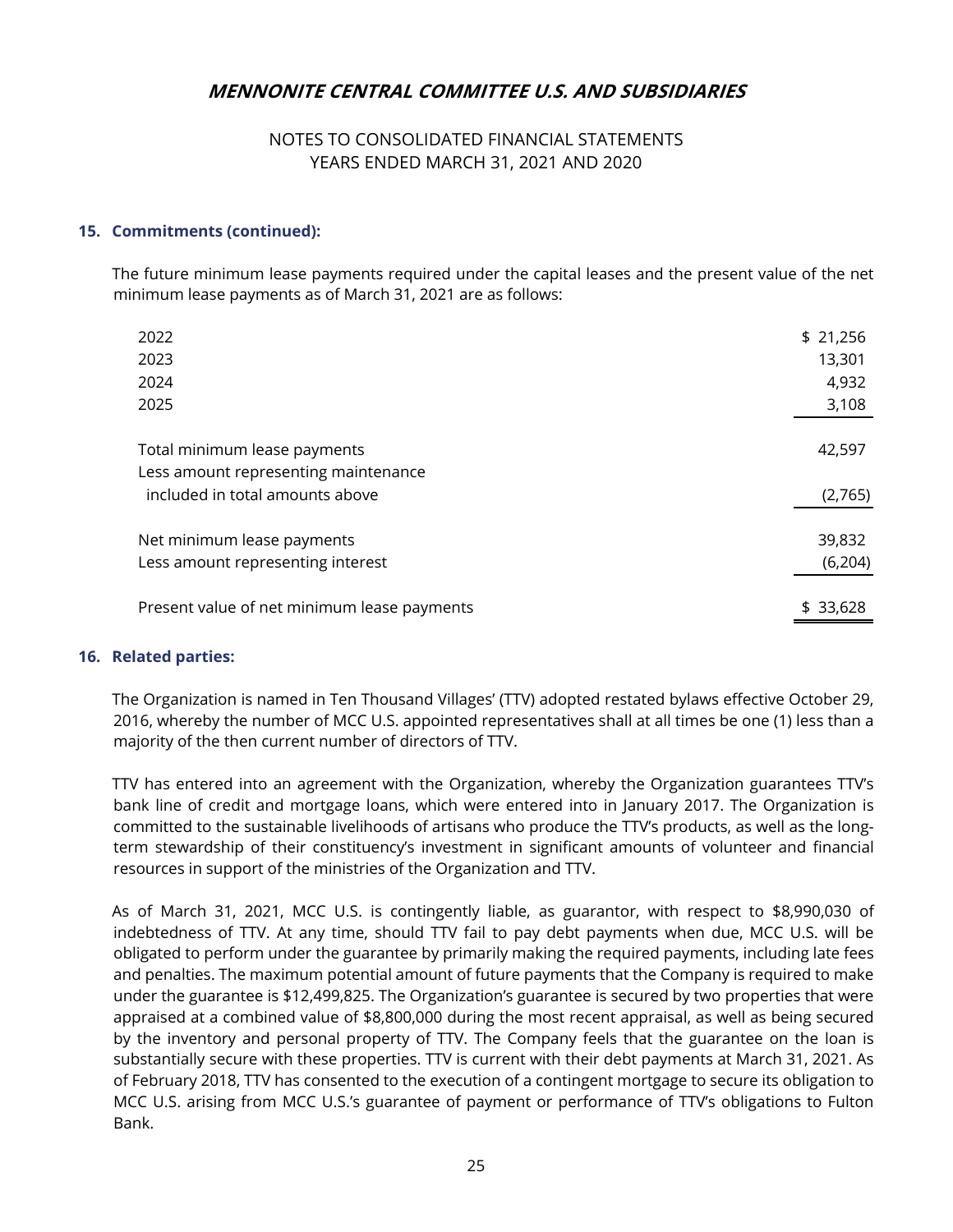## NOTES TO CONSOLIDATED FINANCIAL STATEMENTS YEARS ENDED MARCH 31, 2021 AND 2020

## **16. Related parties (continued):**

 TTV reimbursed MCC U.S. for various operating expenses throughout the year. Amounts due from TTV at March 31, 2021 and 2020 were \$19,831 and \$21,395, respectively.

 Amounts payable to MCC Canada at March 31, 2021 totaled \$0. This balance was included in accounts payable.

 Amounts due from MCC Canada at March 31, 2020 totaled \$341,579. This balance was included in accounts receivable.

#### **17. Foreign assets and liabilities:**

Foreign assets and liabilities consisted of the following:

|                               | 2021          | 2020          |
|-------------------------------|---------------|---------------|
| Cash                          | \$<br>780,945 | \$<br>989,124 |
| Accounts receivable           | \$<br>39,619  | \$<br>73,308  |
| Grant receivable              | \$<br>868,919 | \$<br>154,997 |
| Prepaid expenses              | \$<br>108,238 | \$<br>165,323 |
| Property and equipment, net   | \$<br>359,225 | \$<br>365,477 |
| Payables and accrued benefits | \$<br>869,952 | \$1,016,335   |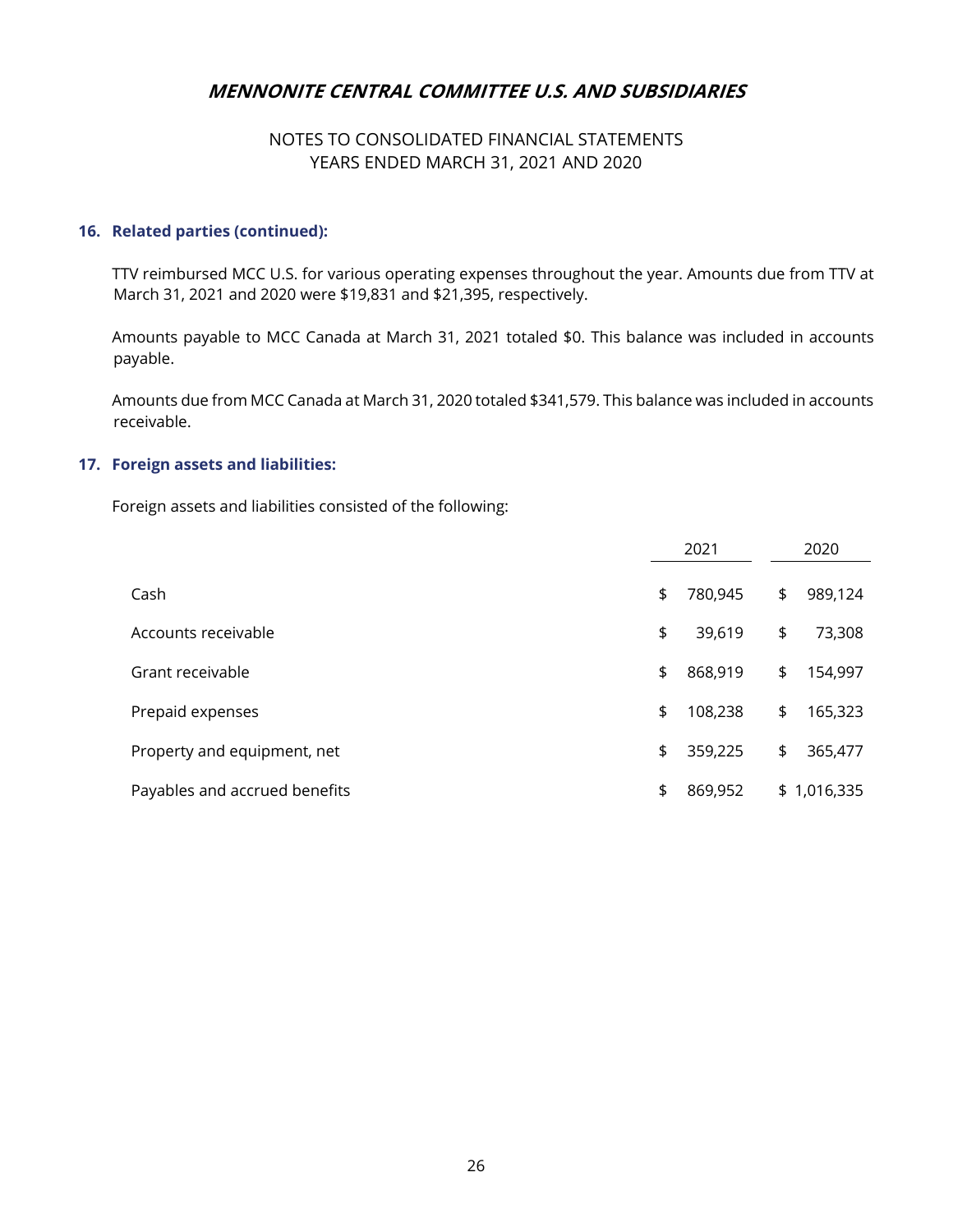## NOTES TO CONSOLIDATED FINANCIAL STATEMENTS YEARS ENDED MARCH 31, 2021 AND 2020

## **18. Domestic and international program expenses:**

Domestic and international program expenses consisted of the following:

|                                    |                     | 2021                       |                  | 2020                |                          |                  |  |  |
|------------------------------------|---------------------|----------------------------|------------------|---------------------|--------------------------|------------------|--|--|
|                                    | Domestic            | International              | Total            | Domestic            | International            | Total            |  |  |
|                                    | program             | program                    | program          | program             | program                  | program          |  |  |
| Salaries and benefits              | \$4,285,855         | 6,345,630<br>\$            | \$10,631,485     | \$4,511,310         | 6,444,165<br>\$          | \$10,955,475     |  |  |
| Travel                             | 58,542              | 417,700                    | 476,242          | 485,419             | 1,179,401                | 1,664,820        |  |  |
| Grants                             | 435,554             | 5,421,445                  | 5,856,999        | 791,293             | 6,966,496                | 7,757,789        |  |  |
| Freight                            | 35,951              | 297,593                    | 333,544          | 59,810              | 347,118                  | 406,928          |  |  |
| Occupancy                          | 172,348             | 480,014                    | 652,362          | 225,491             | 446,123                  | 671,614          |  |  |
| Supplies                           | 292,288             | 352,591                    | 644,879          | 475,447             | 370,531                  | 845,978          |  |  |
| Communications                     | 113,760             | 136,134                    | 249,894          | 127,653             | 159,677                  | 287,330          |  |  |
| Meetings and seminars              | 93,157              | 164,706                    | 257,863          | 173,013             | 581,818                  | 754,831          |  |  |
| Professional fees                  | 90,804              | 171,133                    | 261,937          | 130,408             | 241,653                  | 372,061          |  |  |
| Other                              | 567,780             | 483,283                    | 1,051,063        | 590,799             | 651,606                  | 1,242,405        |  |  |
| Material resources donated in-kind | 179,706             | 2,939,024                  | 3,118,730        | 222,716             | 3,259,000                | 3,481,716        |  |  |
| Total                              | \$ 6,325,745        | \$17,209,253               | \$23,534,998     | \$7,793,359         | \$20,647,588             | \$28,440,947     |  |  |
|                                    |                     | Total expenses by priority |                  |                     |                          |                  |  |  |
|                                    | Domestic<br>program | International<br>program   | Total<br>program | Domestic<br>program | International<br>program | Total<br>program |  |  |
| Disaster relief                    | \$1,781,169         | 3,854,428<br>\$            | 5,635,597<br>\$  | \$2,077,484         | 3,882,813<br>\$          | 5,960,297<br>\$  |  |  |
| Justice and peacebuilding          | 1,641,801           | 3,119,540                  | 4,761,341        | 2,103,352           | 4,348,558                | 6,451,910        |  |  |
| Sustainable community development  | 2,902,775           | 10,235,285                 | 13,138,060       | 3,612,523           | 12,416,217               | 16,028,740       |  |  |
|                                    | \$ 6,325,745        | \$17,209,253               | \$23,534,998     | \$7,793,359         | \$20,647,588             | \$28,440,947     |  |  |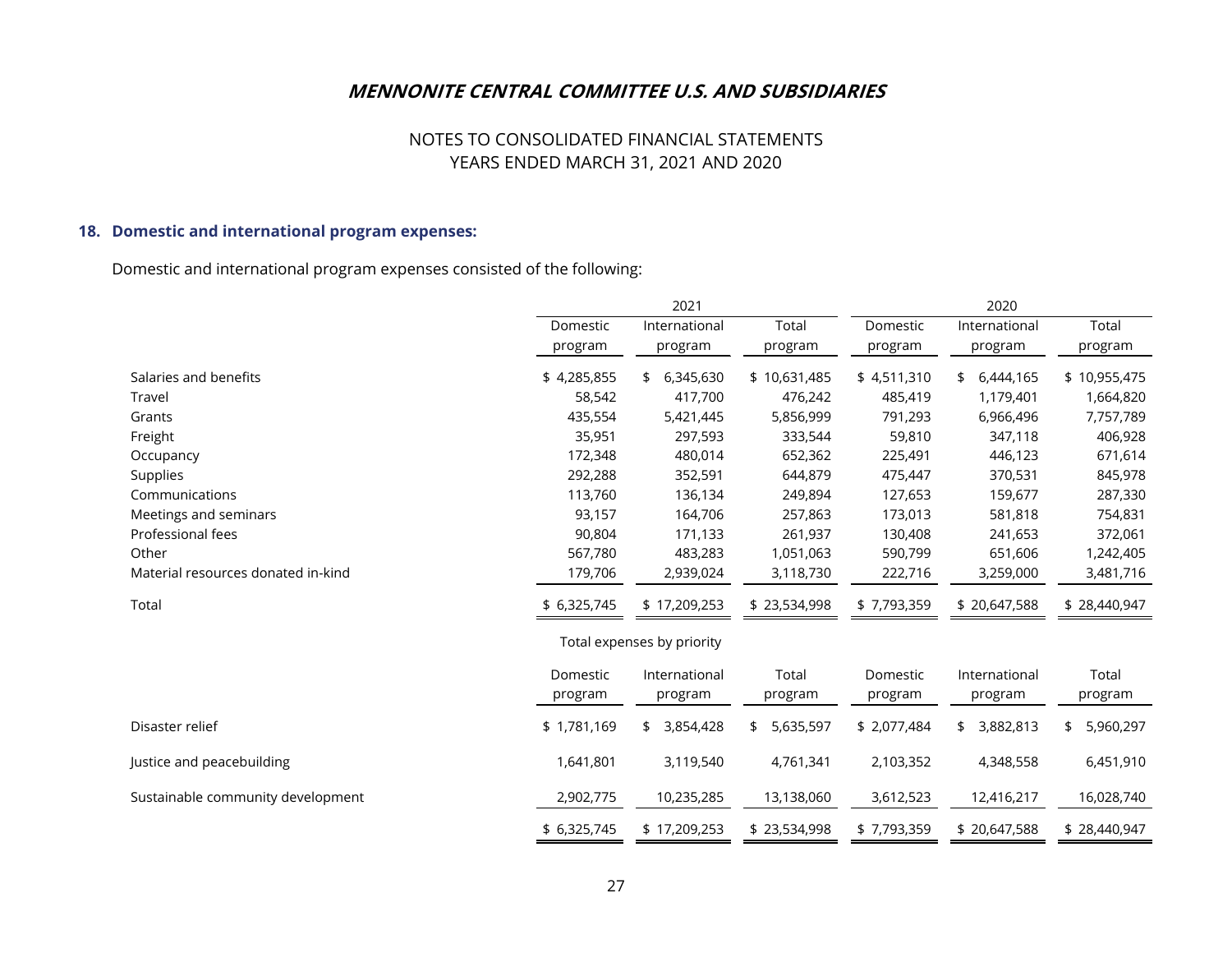NOTES TO CONSOLIDATED FINANCIAL STATEMENTS YEARS ENDED MARCH 31, 2021 AND 2020

## **19. Impact of COVID-19 pandemic:**

 In December 2019, a novel strain of coronavirus (COVID-19) was reported to have surfaced in China. The World Health Organization has declared COVD-19 to constitute a "Public Health Emergency of International Concern" and characterized COVID-19 as a pandemic. The U.S. government has also implemented enhanced screenings, quarantine requirements and travel restrictions in connection with the COVID-19 outbreak. The spread of this virus caused business disruption to the Organization beginning March 2020, due to state government-imposed shutdowns of business and other results of the illness. The Organization implemented cost reduction measures during 2020 and made use of federal stimulus funds. Although COVID-19 has been a major interruption of the Organization's international programs, it has found ways to continue implementation of programs and also focus on those made most vulnerable by COVID-19. While the Organization expects this matter may continue to negatively impact its results, the extent of the impact of COVID-19 on the Organization's operational and financial performance will depend on future developments, including the duration and spread of the outbreak and related travel advisories and restrictions and the impact of COVID-19 on overall demand for the Trust's services, all of which are highly uncertain and cannot be predicted.

#### **20. Subsequent events:**

 MCC U.S. has evaluated subsequent events through August 17, 2021, the date which the financial statements were available to be issued.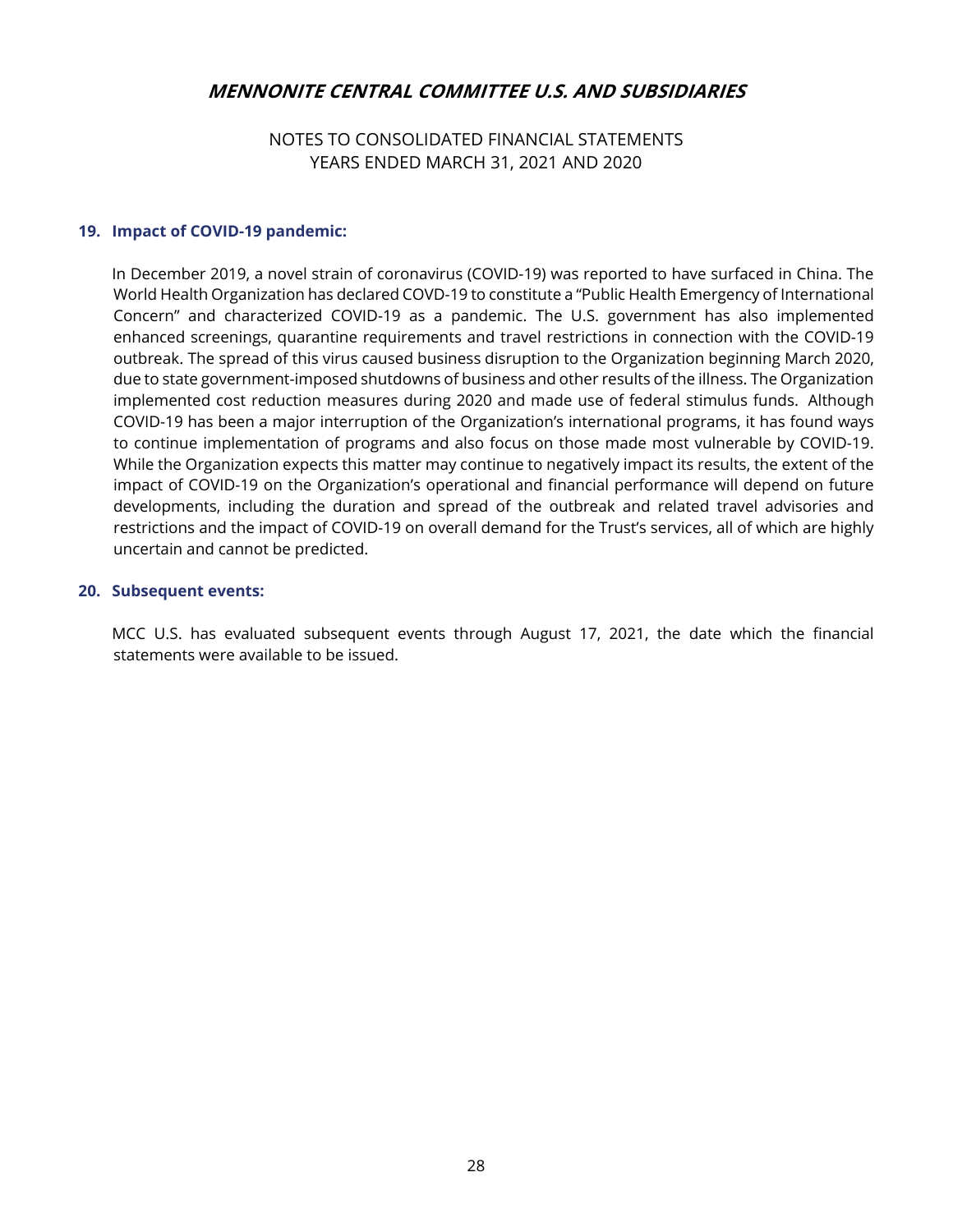

A Professional Corporation

#### Independent Accountant's Report on Consolidating Information

Members Mennonite Central Committee U.S. Akron, Pennsylvania

We have audited the consolidated financial statements of Mennonite Central Committee U.S. and subsidiaries as of and for the years ended March 31, 2021 and 2020, and our report thereon dated August 17, 2021, which expressed an unmodified opinion on those financial statements, appears on pages 1 and 2. Our audits were conducted for the purpose of forming an opinion on the consolidated financial statements as a whole. The consolidating information on the consolidating statements of financial position and the consolidating statements of activities are presented for purposes of additional analysis of the consolidated financial statements, rather than to present the financial position and results of operations of the individual organizations, and it is not a required part of the consolidated financial statements. Such information is the responsibility of management and was derived from, and relates directly to, the underlying accounting and other records used to prepare the consolidated financial statements. The consolidating information has been subjected to the auditing procedures applied in the audits of the consolidated financial statements and certain additional procedures, including comparing and reconciling such information directly to the underlying accounting and other records used to prepare the consolidated financial statements or to the consolidated financial statements themselves, and other additional procedures in accordance with auditing standards generally accepted in the United States of America. In our opinion, the consolidating information is fairly stated in all material respects in relation to the consolidated financial statements as a whole.

Brown, Schultz Skidan's Fitz

Lancaster, Pennsylvania August 17, 2021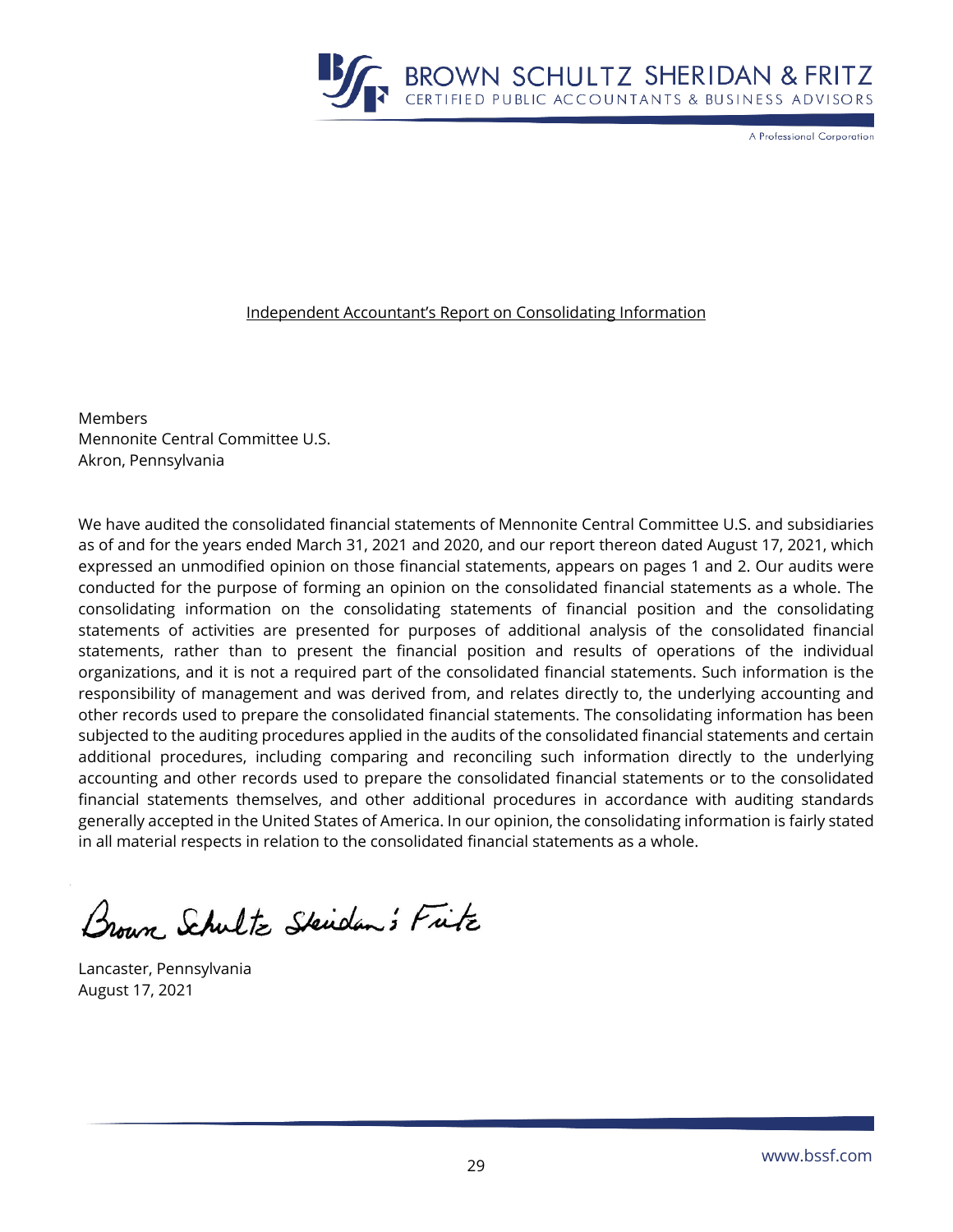# CONSOLIDATING STATEMENT OF FINANCIAL POSITION MARCH 31, 2021 (See independent accountant's report on supplementary information)

## ASSETS

|                                             | U.S. and        | East<br>Central |               | Great         | West          |                |                 |  |
|---------------------------------------------|-----------------|-----------------|---------------|---------------|---------------|----------------|-----------------|--|
|                                             | shared program  | Coast           | <b>States</b> | Lakes         |               | Eliminations   | Total           |  |
| <b>Cash and cash equivalents:</b>           |                 |                 |               |               |               |                |                 |  |
| Cash                                        | 4,390,727<br>\$ | 306,318<br>\$   | 185,820<br>\$ | 187,481<br>\$ | 128,648<br>\$ |                | 5,198,994<br>\$ |  |
| Cash equivalents in investment accounts     | 1,254,905       | 4,427           | 683           | 9,572         | 528           |                | 1,270,115       |  |
| Cash in overseas accounts or held by agents | 780,945         |                 | (13)          | 7,010         | 570           |                | 788,512         |  |
| <b>Total cash and cash equivalents</b>      | 6,426,577       | 310,745         | 186,490       | 204,063       | 129,746       |                | 7,257,621       |  |
| Accounts receivable, trade and others, net  | 192,725         | 14,347          | (506)         | 8,932         | 283           |                | 215,781         |  |
| Due from related entity                     |                 | 2,369,437       | 1,304,748     | 2,046,790     | 1,014,352     | \$ (6,735,327) |                 |  |
| Grants receivable                           | 1,544,115       |                 |               |               |               |                | 1,544,115       |  |
| Inventory                                   | 2,535,681       |                 |               |               | 307,161       |                | 2,842,842       |  |
| Prepaid expenses                            | 320,176         | 9,570           | 159           | 24,153        | 4,107         |                | 358,165         |  |
| Investments                                 | 44,813,633      | 1,316,754       | 189,794       | 1,075,862     | 78,942        |                | 47,474,985      |  |
| Loan receivable                             | 2,752,102       | 94,262          |               |               |               |                | 2,846,364       |  |
| Interest in MASP reserve                    | 928,868         |                 |               |               |               |                | 928,868         |  |
| Beneficial interest in perpetual trusts     | 393,548         |                 |               |               |               |                | 393,548         |  |
| Property and equipment, net                 | 3,655,613       | 565,450         | 640,067       | 243,164       | 212,966       |                | 5,317,260       |  |
| <b>Total assets</b>                         | 63,563,038      | \$4,680,565     | \$2,320,752   | \$3,602,964   | \$1,747,557   | \$(6,735,327)  | \$69,179,549    |  |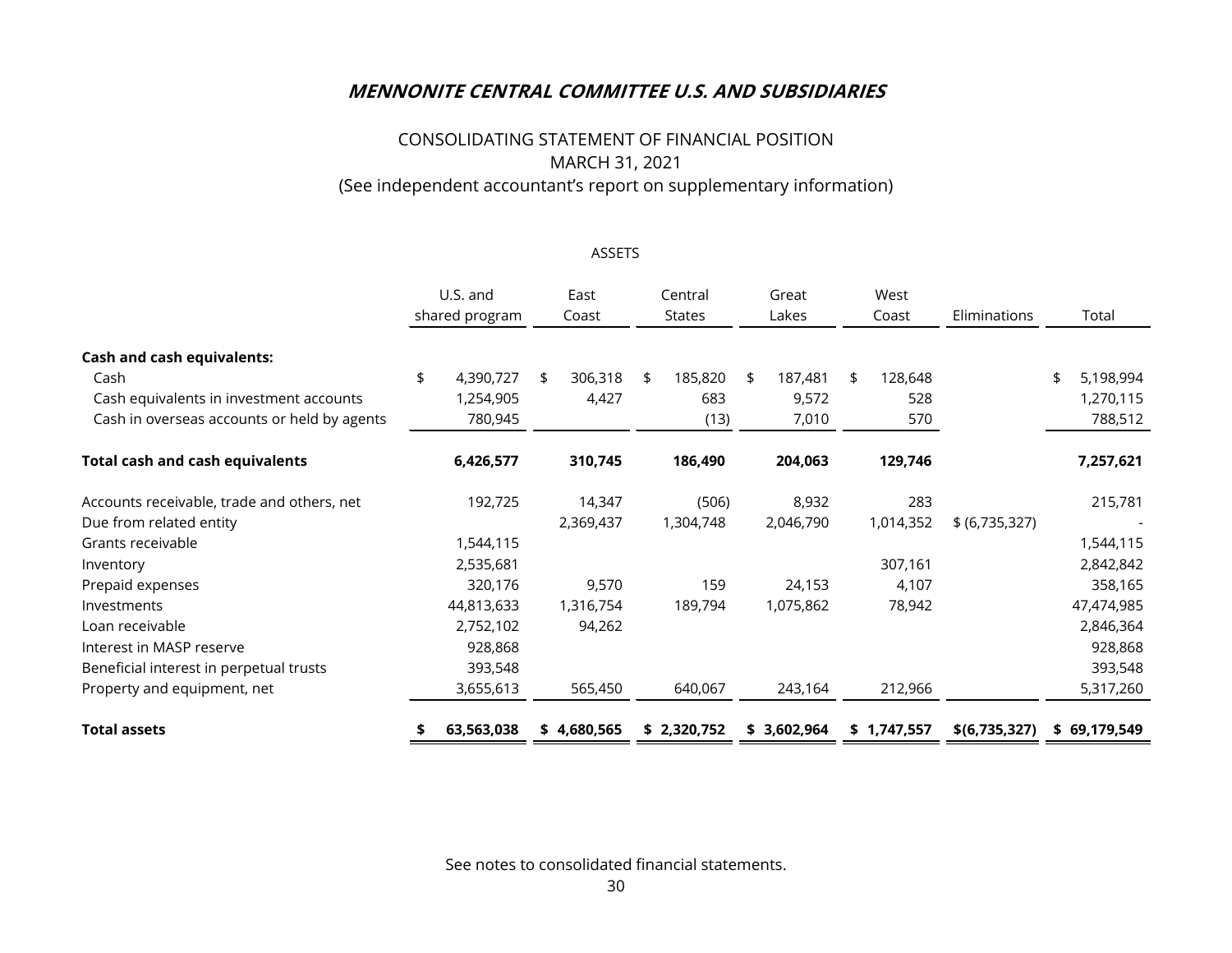# CONSOLIDATING STATEMENT OF FINANCIAL POSITION MARCH 31, 2021 (See independent accountant's report on supplementary information)

#### LIABILITIES AND NET ASSETS

|                                         | U.S. and<br>East |                | Central      |    | Great       |       | West        |       |             |                |       |              |
|-----------------------------------------|------------------|----------------|--------------|----|-------------|-------|-------------|-------|-------------|----------------|-------|--------------|
|                                         |                  | shared program | Coast        |    | States      | Lakes |             | Coast |             | Eliminations   | Total |              |
| <b>Liabilities:</b>                     |                  |                |              |    |             |       |             |       |             |                |       |              |
| Payables:                               |                  |                |              |    |             |       |             |       |             |                |       |              |
| Trade and others                        | \$               | 1,021,907      | \$<br>59,803 | \$ | 108,618     | \$    | 14,440      | \$    | 10,230      |                | \$    | 1,214,998    |
| Service workers                         |                  | 485,452        |              |    |             |       |             |       |             |                |       | 485,452      |
| Due to related entity                   |                  | 6,735,327      |              |    |             |       |             |       |             | \$ (6,735,327) |       |              |
| Accrued salaries and benefits           |                  | 610,068        | 163,129      |    | 86,535      |       | 92,154      |       | 54,546      |                |       | 1,006,432    |
| Deferred income                         |                  | 325            |              |    |             |       |             |       |             |                |       | 325          |
| Capital lease liability                 |                  | 33,628         |              |    |             |       |             |       |             |                |       | 33,628       |
| Payroll Protection Program loan         |                  | 850,458        | 244,095      |    | 125,652     |       | 157,712     |       | 102,101     |                |       | 1,480,018    |
| <b>Total liabilities</b>                |                  | 9,737,165      | 467,027      |    | 320,805     |       | 264,306     |       | 166,877     | (6,735,327)    |       | 4,220,853    |
|                                         |                  |                |              |    |             |       |             |       |             |                |       |              |
| Net assets:                             |                  |                |              |    |             |       |             |       |             |                |       |              |
| Without donor restrictions              |                  | 47,410,185     | 4,195,392    |    | 1,862,341   |       | 3,295,136   |       | 1,578,550   |                |       | 58,341,604   |
| With donor restrictions                 |                  | 6,415,688      | 18,146       |    | 137,606     |       | 43,522      |       | 2,130       |                |       | 6,617,092    |
| <b>Total net assets</b>                 |                  | 53,825,873     | 4,213,538    |    | 1,999,947   |       | 3,338,658   |       | 1,580,680   |                |       | 64,958,696   |
| <b>Total liabilities and net assets</b> |                  | 63,563,038     | \$4,680,565  |    | \$2,320,752 |       | \$3,602,964 |       | \$1,747,557 | \$(6,735,327)  |       | \$69,179,549 |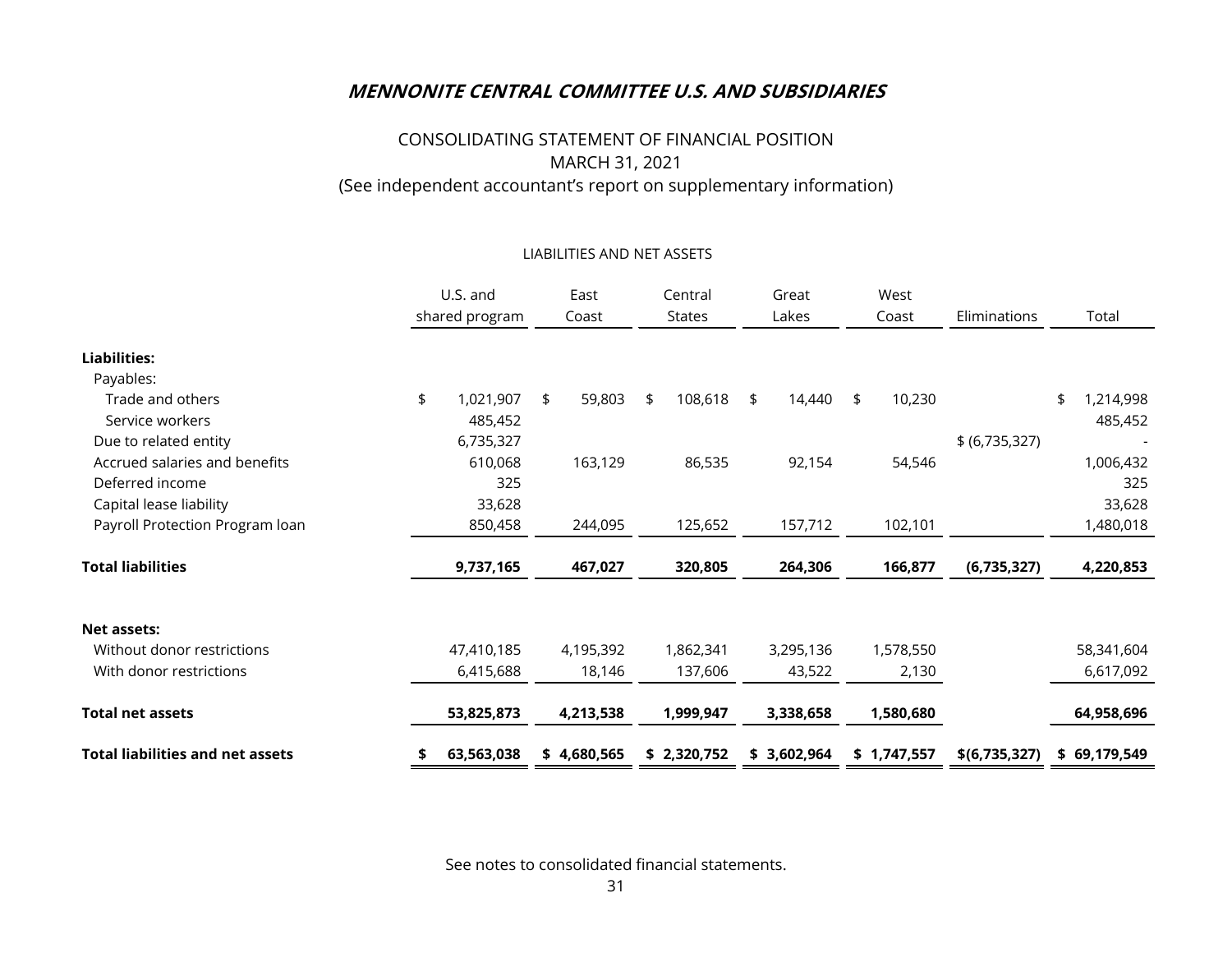# CONSOLIDATING STATEMENT OF FINANCIAL POSITION MARCH 31, 2020 (See independent accountant's report on supplementary information)

ASSETS

|                                             | U.S. and<br>shared program |    | East<br>Coast | Central<br>States | Great<br>Lakes |             | West<br>Coast |             | Eliminations   | Total           |
|---------------------------------------------|----------------------------|----|---------------|-------------------|----------------|-------------|---------------|-------------|----------------|-----------------|
| <b>Cash and cash equivalents:</b><br>Cash   | 7,460,348<br>\$            | \$ | 31,354        | 3,665<br>\$       | \$             | 35,272      | \$            | 45,956      |                | \$<br>7,576,595 |
| Cash equivalents in investment accounts     | 441,742                    |    | 2,934         | 500               |                | 4,858       |               | 506         |                | 450,540         |
| Cash in overseas accounts or held by agents | 989,124                    |    |               | (13)              |                | 9,220       |               | 570         |                | 998,901         |
| <b>Total cash and cash equivalents</b>      | 8,891,214                  |    | 34,288        | 4,152             |                | 49,350      |               | 47,032      |                | 9,026,036       |
| Accounts receivable, trade and others, net  | 519,893                    |    | 9,596         | 1,967             |                | 17,551      |               | 392         |                | 549,399         |
| Due from related entity                     |                            |    | 1,456,842     | 932,874           |                | 1,791,074   |               | 433,199     | \$ (4,613,989) |                 |
| Grants receivable                           | 835,227                    |    |               |                   |                |             |               |             |                | 835,227         |
| Inventory                                   | 2,699,722                  |    |               |                   |                |             |               | 300,600     |                | 3,000,322       |
| Prepaid expenses                            | 419,469                    |    | 7,339         | 159               |                | 32,184      |               | 3,317       |                | 462,468         |
| Investments                                 | 24,685,153                 |    | 848,463       | 52,964            |                | 698,981     |               | 21,509      |                | 26,307,070      |
| Loans receivable                            | 2,652,805                  |    |               | 300,000           |                |             |               |             |                | 2,952,805       |
| Interest in MASP reserve                    | 856,341                    |    |               |                   |                |             |               |             |                | 856,341         |
| Beneficial interest in perpetual trusts     | 341,990                    |    |               |                   |                |             |               |             |                | 341,990         |
| Property and equipment, net                 | 4,153,287                  |    | 621,067       | 711,716           |                | 220,506     |               | 238,091     |                | 5,944,667       |
| <b>Total assets</b>                         | 46,055,101                 |    | \$2,977,595   | \$2,003,832       |                | \$2,809,646 |               | \$1,044,140 | \$(4,613,989)  | \$50,276,325    |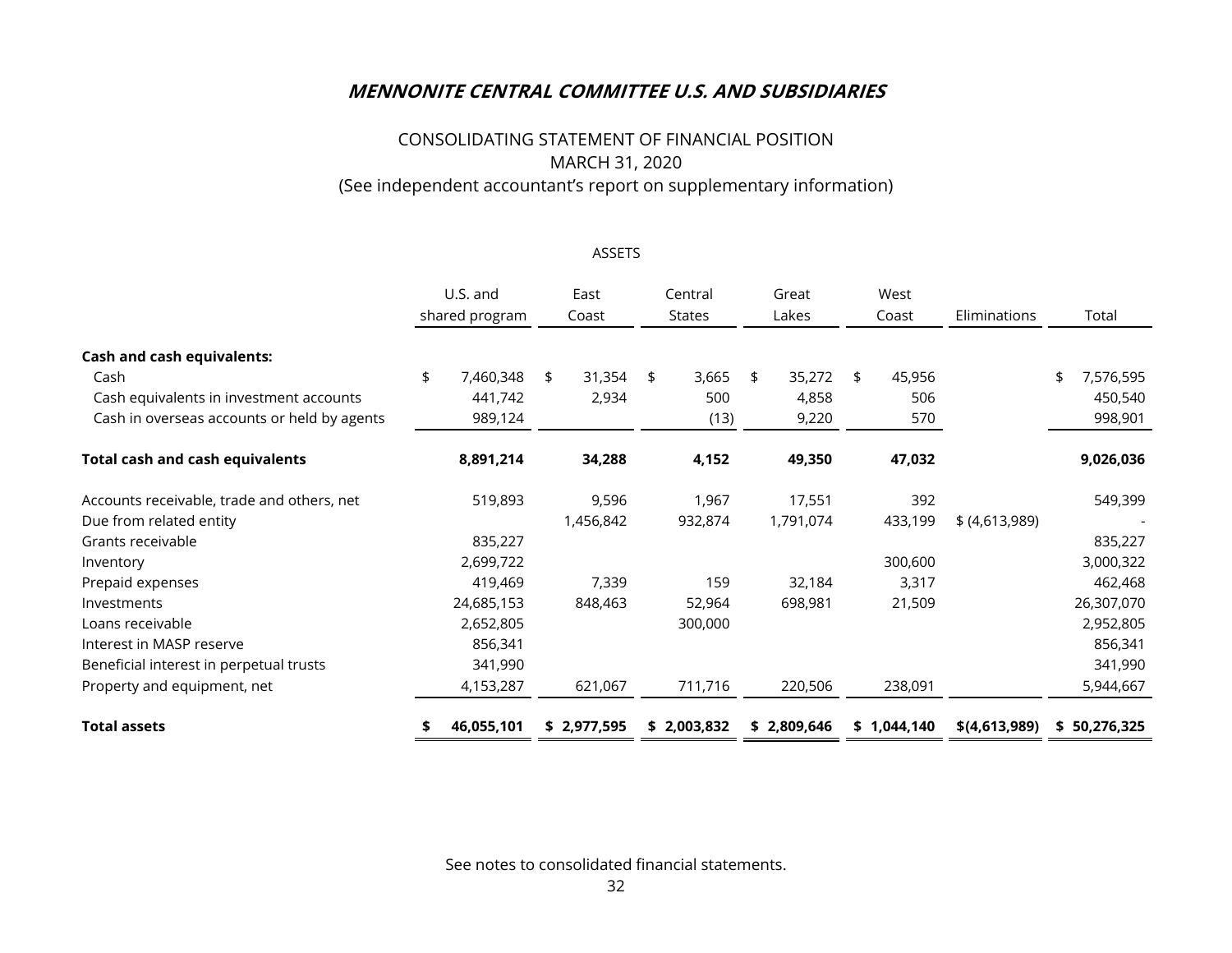# CONSOLIDATING STATEMENT OF FINANCIAL POSITION MARCH 31, 2020 (See independent accountant's report on supplementary information)

#### LIABILITIES AND NET ASSETS

|                                         | U.S. and         |    | East        |    | Central       |    | Great       |    | West        |                |                 |
|-----------------------------------------|------------------|----|-------------|----|---------------|----|-------------|----|-------------|----------------|-----------------|
|                                         | shared program   |    | Coast       |    | <b>States</b> |    | Lakes       |    | Coast       | Eliminations   | Total           |
| <b>Liabilities:</b>                     |                  |    |             |    |               |    |             |    |             |                |                 |
| Payables:                               |                  |    |             |    |               |    |             |    |             |                |                 |
| Trade and others                        | \$<br>905,963    | \$ | 45,910      | \$ | 117,093       | \$ | 48,499      | \$ | 77,505      |                | \$<br>1,194,970 |
| Service workers                         | 597,882          |    |             |    |               |    | 19,922      |    |             |                | 617,804         |
| Due to related entity                   | 4,613,989        |    |             |    |               |    |             |    |             | \$ (4,613,989) |                 |
| Accrued salaries and benefits           | 582,109          |    | 143,798     |    | 75,045        |    | 79,450      |    | 56,686      |                | 937,088         |
| Deferred income                         | 1,500            |    |             |    |               |    |             |    |             |                | 1,500           |
| Capital lease liability                 | 78,896           |    |             |    |               |    |             |    |             |                | 78,896          |
| <b>Total liabilities</b>                | 6,780,339        |    | 189,708     |    | 192,138       |    | 147,871     |    | 134,191     | (4,613,989)    | 2,830,258       |
|                                         |                  |    |             |    |               |    |             |    |             |                |                 |
| Net assets:                             |                  |    |             |    |               |    |             |    |             |                |                 |
| Without donor restrictions              | 35,529,465       |    | 2,774,233   |    | 1,673,961     |    | 2,645,824   |    | 908,362     |                | 43,531,845      |
| With donor restrictions                 | 3,745,297        |    | 13,654      |    | 137,733       |    | 15,951      |    | 1,587       |                | 3,914,222       |
| <b>Total net assets</b>                 | 39,274,762       |    | 2,787,887   |    | 1,811,694     |    | 2,661,775   |    | 909,949     |                | 47,446,067      |
| <b>Total liabilities and net assets</b> | \$<br>46,055,101 |    | \$2,977,595 |    | \$2,003,832   |    | \$2,809,646 |    | \$1,044,140 | \$(4,613,989)  | \$50,276,325    |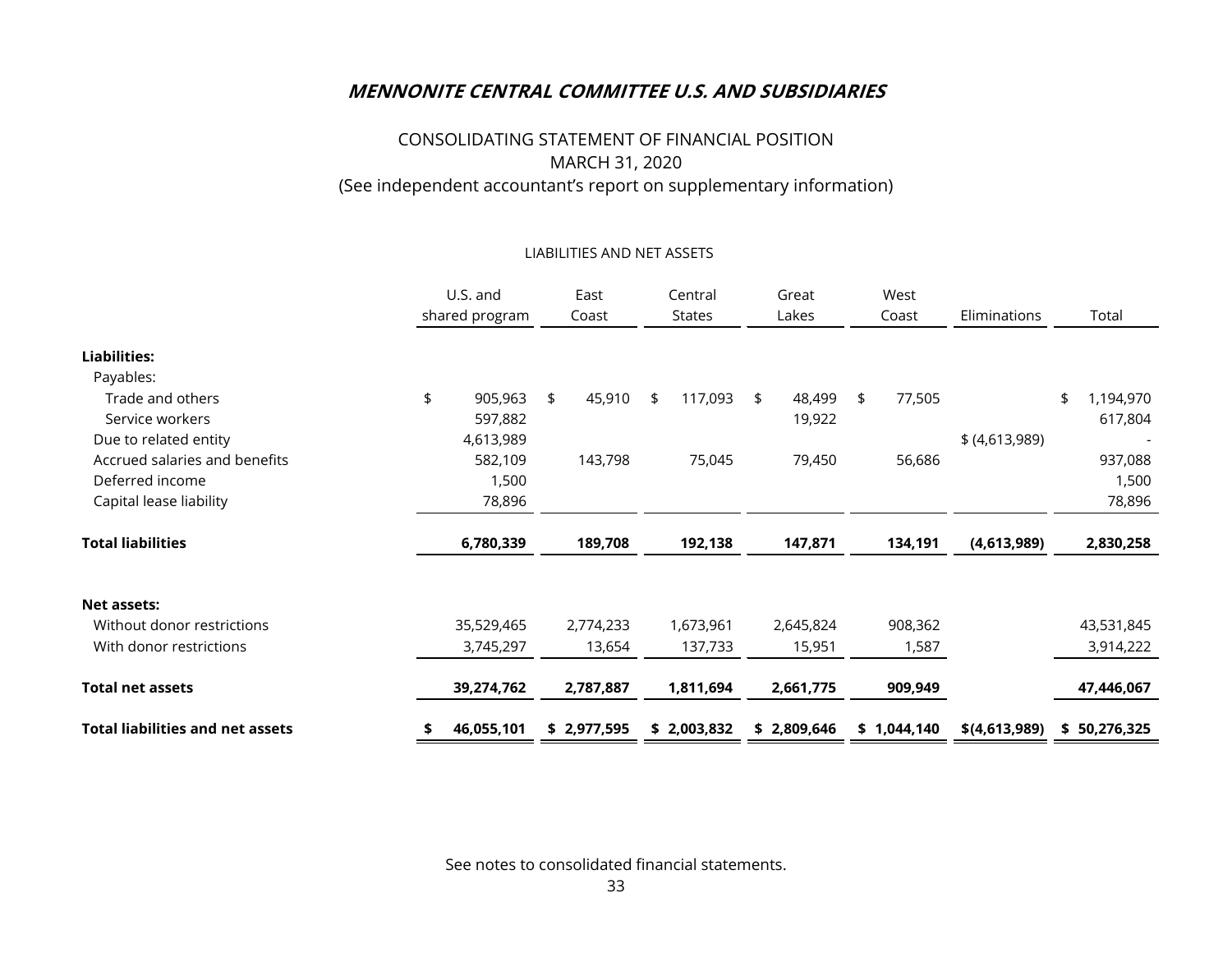## CONSOLIDATING STATEMENT OF ACTIVITIES YEAR ENDED MARCH 31, 2021 (See independent accountant's report on supplementary information)

|                                                 | U.S. and |                | East        | Central       | Great       | West        |              |
|-------------------------------------------------|----------|----------------|-------------|---------------|-------------|-------------|--------------|
|                                                 |          | shared program | Coast       | <b>States</b> | Lakes       | Coast       | Total        |
| <b>Activities without donor restrictions:</b>   |          |                |             |               |             |             |              |
| Revenue:                                        |          |                |             |               |             |             |              |
| Contributions                                   | \$       | 18,719,198     | \$2,457,723 | \$1,312,997   | \$1,401,199 | \$1,256,672 | \$25,147,789 |
| Grants                                          |          | 1,575,969      | 37,953      |               |             |             | 1,613,922    |
| Investment earnings                             |          | 6,067,359      | 659,853     | 264,126       | 519,244     | 199,963     | 7,710,545    |
| Other program and miscellaneous                 |          | 602,036        | 289,691     | 47,082        | 96,567      | 222,410     | 1,257,786    |
| Material resources donated in-kind              |          | 2,774,983      | 166,239     |               | 13,467      |             | 2,954,689    |
| Net assets released from restrictions           |          | 5,845,844      | 23,041      | 22,186        | 66,665      |             | 5,957,736    |
| Total revenue                                   |          | 35,585,389     | 3,634,500   | 1,646,391     | 2,097,142   | 1,679,045   | 44,642,467   |
| Expenses:                                       |          |                |             |               |             |             |              |
| Programs:                                       |          |                |             |               |             |             |              |
| Disaster relief                                 |          | 4,729,062      | 536,180     | 201,835       | 153,361     | 15,159      | 5,635,597    |
| Justice and peacebuilding                       |          | 4,073,092      | 260,332     | 180,052       | 121,736     | 126,129     | 4,761,341    |
| Sustainable community development               |          | 11,499,647     | 626,821     | 224,021       | 602,869     | 184,702     | 13,138,060   |
| General administration                          |          | 1,878,578      | 472,086     | 638,471       | 330,240     | 603,091     | 3,922,466    |
| Fundraising                                     |          | 1,524,290      | 317,922     | 213,632       | 239,624     | 79,776      | 2,375,244    |
| Total expenses                                  |          | 23,704,669     | 2,213,341   | 1,458,011     | 1,447,830   | 1,008,857   | 29,832,708   |
| Change in net assets without donor restrictions |          | 11,880,720     | 1,421,159   | 188,380       | 649,312     | 670,188     | 14,809,759   |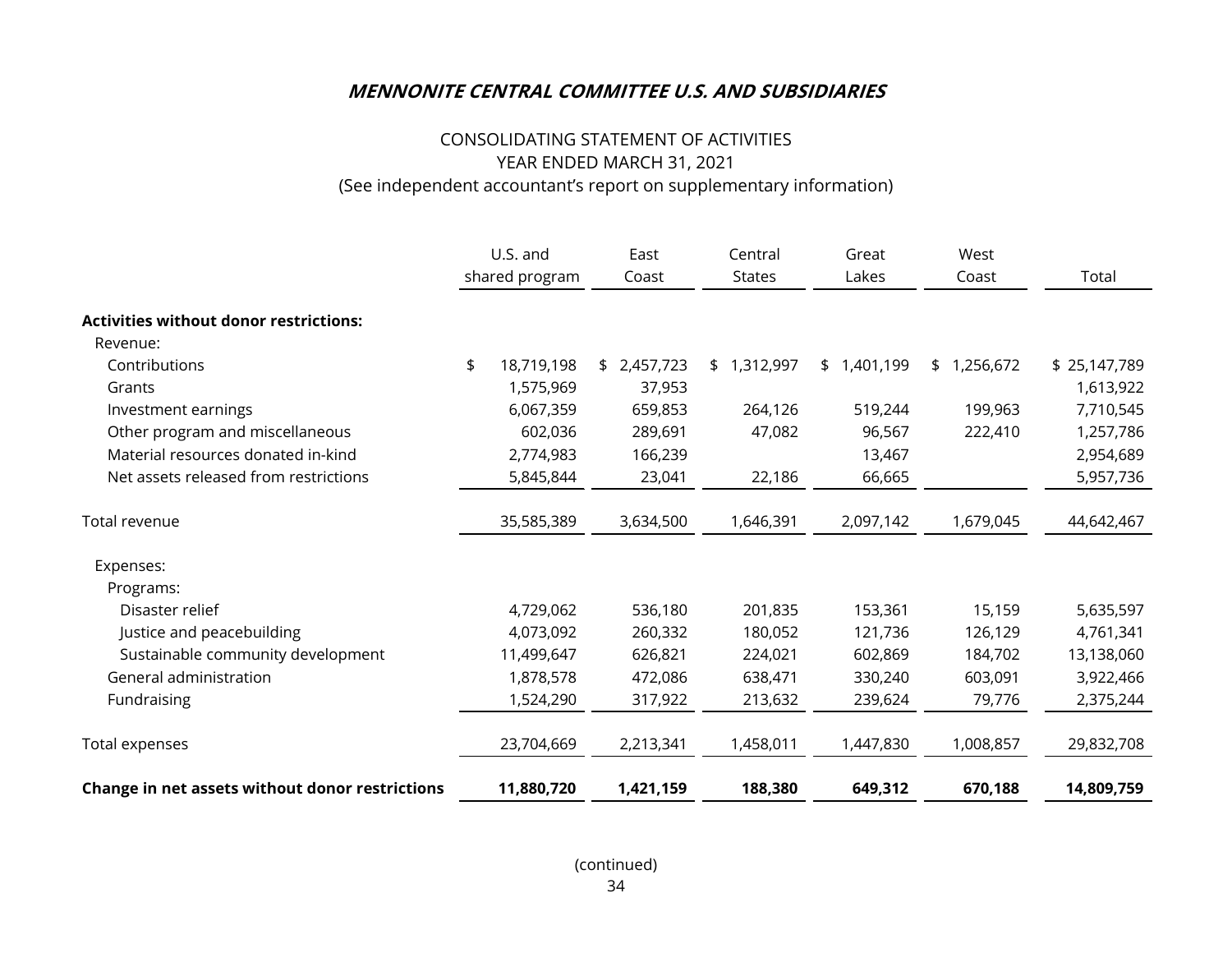# CONSOLIDATING STATEMENT OF ACTIVITIES (CONTINUED) YEAR ENDED MARCH 31, 2021 (See independent accountant's report on supplementary information)

| <b>Donor restricted activities:</b><br>Revenue:<br>Contributions<br>Investment earnings |  | U.S. and<br>shared program | East<br>Coast | Central<br><b>States</b> | Great<br>Lakes |            | West<br>Coast | Total                       |  |
|-----------------------------------------------------------------------------------------|--|----------------------------|---------------|--------------------------|----------------|------------|---------------|-----------------------------|--|
|                                                                                         |  | 8,205,862<br>310,373       | \$<br>27,533  | \$<br>22,059             | \$<br>94,236   | $\sqrt{5}$ | 543           | 8,350,233<br>\$.<br>310,373 |  |
| Net assets released from restrictions                                                   |  | (5,845,844)                | (23,041)      | (22, 186)                | (66, 665)      |            |               | (5,957,736)                 |  |
| Change in net assets with donor restrictions                                            |  | 2,670,391                  | 4,492         | (127)                    | 27,571         |            | 543           | 2,702,870                   |  |
| <b>Change in net assets</b>                                                             |  | 14,551,111                 | 1,425,651     | 188,253                  | 676,883        |            | 670,731       | 17,512,629                  |  |
| Net assets:<br>Beginning of year                                                        |  | 39,274,762                 | 2,787,887     | 1,811,694                | 2,661,775      |            | 909,949       | 47,446,067                  |  |
| End of year                                                                             |  | 53,825,873                 | \$4,213,538   | \$1,999,947              | \$3,338,658    |            | \$1,580,680   | \$64,958,696                |  |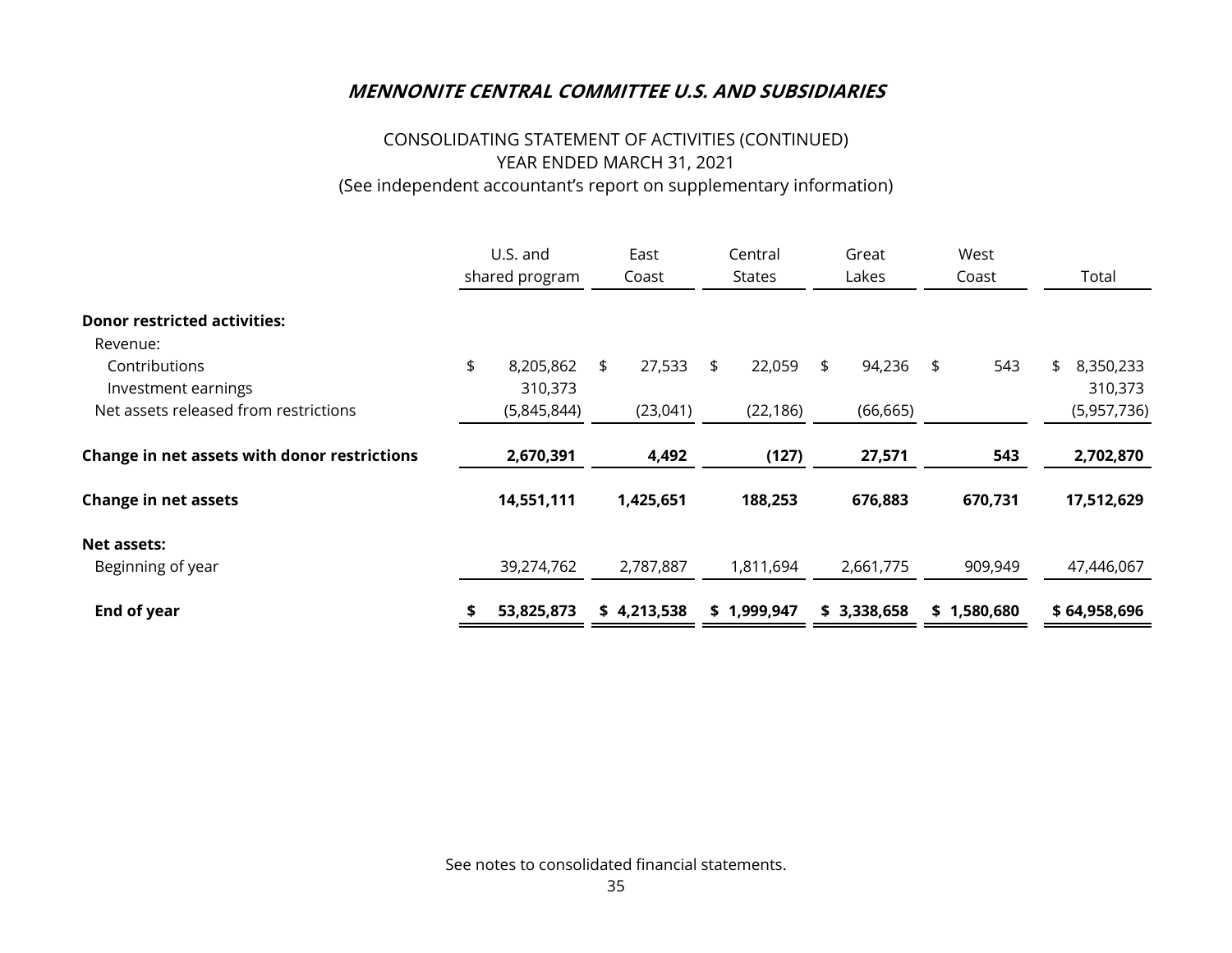## CONSOLIDATING STATEMENT OF ACTIVITIES YEAR ENDED MARCH 31, 2020 (See independent accountant's report on supplementary information)

|                                                 |    | U.S. and<br>shared program | East<br>Coast   |    | Central<br><b>States</b> | Great<br>Lakes  | West<br>Coast |            | Total        |
|-------------------------------------------------|----|----------------------------|-----------------|----|--------------------------|-----------------|---------------|------------|--------------|
| <b>Activities without donor restrictions:</b>   |    |                            |                 |    |                          |                 |               |            |              |
| Revenue:                                        |    |                            |                 |    |                          |                 |               |            |              |
| Contributions                                   | \$ | 18,751,267                 | 1,925,032<br>\$ | \$ | 1,306,402                | \$<br>1,748,916 | \$            | 932,268    | \$24,663,885 |
| Grants                                          |    | 497,569                    | 47,167          |    | 96                       | 2,990           |               |            | 547,822      |
| Investment earnings                             |    | (756, 611)                 | (87, 823)       |    | (43, 172)                | (68, 221)       |               | (30, 360)  | (986, 187)   |
| Other program and miscellaneous                 |    | 1,015,009                  | 256,602         |    | 62,708                   | 192,766         |               | 338,307    | 1,865,392    |
| Material resources donated in-kind              |    | 3,439,884                  | 161,780         |    | 57,525                   | 3,411           |               |            | 3,662,600    |
| Net assets released from restrictions           |    | 8,368,192                  | 9,469           |    | 115,163                  | 57,644          |               | 6,170      | 8,556,638    |
| Total revenue                                   |    | 31,315,310                 | 2,312,227       |    | 1,498,722                | 1,937,506       |               | 1,246,385  | 38,310,150   |
| Expenses:                                       |    |                            |                 |    |                          |                 |               |            |              |
| Programs:                                       |    |                            |                 |    |                          |                 |               |            |              |
| Disaster relief                                 |    | 5,065,751                  | 511,762         |    | 219,434                  | 159,033         |               | 4,317      | 5,960,297    |
| Justice and peacebuilding                       |    | 5,559,357                  | 343,266         |    | 246,330                  | 148,517         |               | 154,440    | 6,451,910    |
| Sustainable community development               |    | 13,780,138                 | 670,825         |    | 537,313                  | 694,799         |               | 345,665    | 16,028,740   |
| General administration                          |    | 2,253,418                  | 530,518         |    | 442,668                  | 382,672         |               | 750,712    | 4,359,988    |
| Fundraising                                     |    | 1,724,728                  | 338,874         |    | 217,266                  | 277,813         |               | 106,943    | 2,665,624    |
| Total expenses                                  |    | 28,383,392                 | 2,395,245       |    | 1,663,011                | 1,662,834       |               | 1,362,077  | 35,466,559   |
| Change in net assets without donor restrictions |    | 2,931,918                  | (83,018)        |    | (164, 289)               | 274,672         |               | (115, 692) | 2,843,591    |